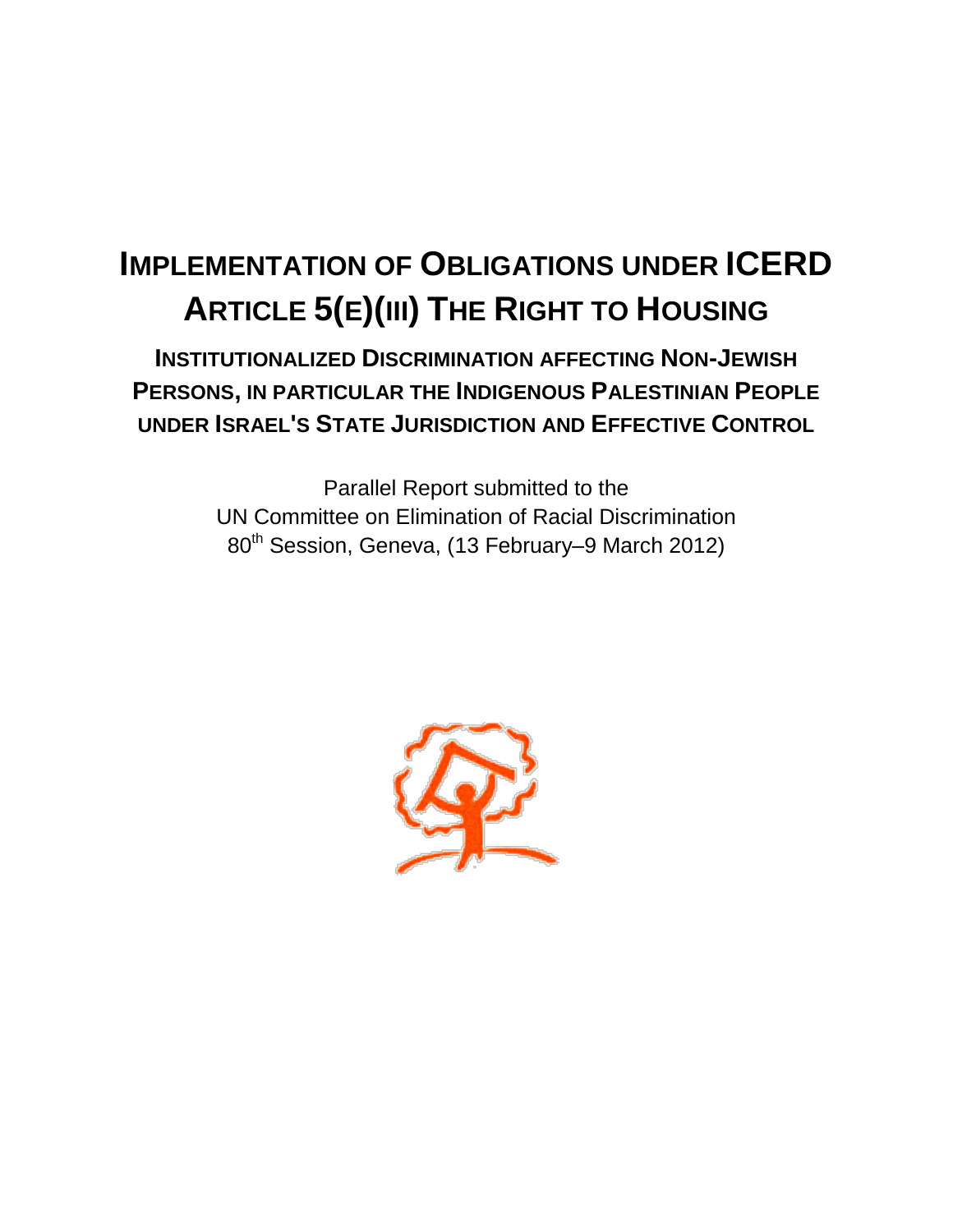# **Table of Contents**

|                                                                        | Page |
|------------------------------------------------------------------------|------|
| <b>Introduction</b>                                                    |      |
| I. The Context of this 14th–16 <sup>th</sup> Periodic Review           | 3    |
| <b>II. General Situation</b>                                           | 3    |
| II.A Nationality v. Citizenship, and Israel's "National" Organizations | 3    |
| <b>II.B Extraterritorial Dimensions</b>                                | 6    |
| III. Recent Legislative Developments Affecting Housing Rights          |      |
| <b>III.A Legalistic Reasoning</b>                                      | 8    |
| IV. The Right to an Adequate Standard of Living                        | 9    |
| V. A Continuum of Home Demolition and Displacement                     | 11   |
| VI. The Right to Water: "National"-izing the Source of Life            | 20   |
| <b>VII. Conclusion</b>                                                 | 24   |
| <b>VIII. Endnotes</b>                                                  | 25   |
|                                                                        |      |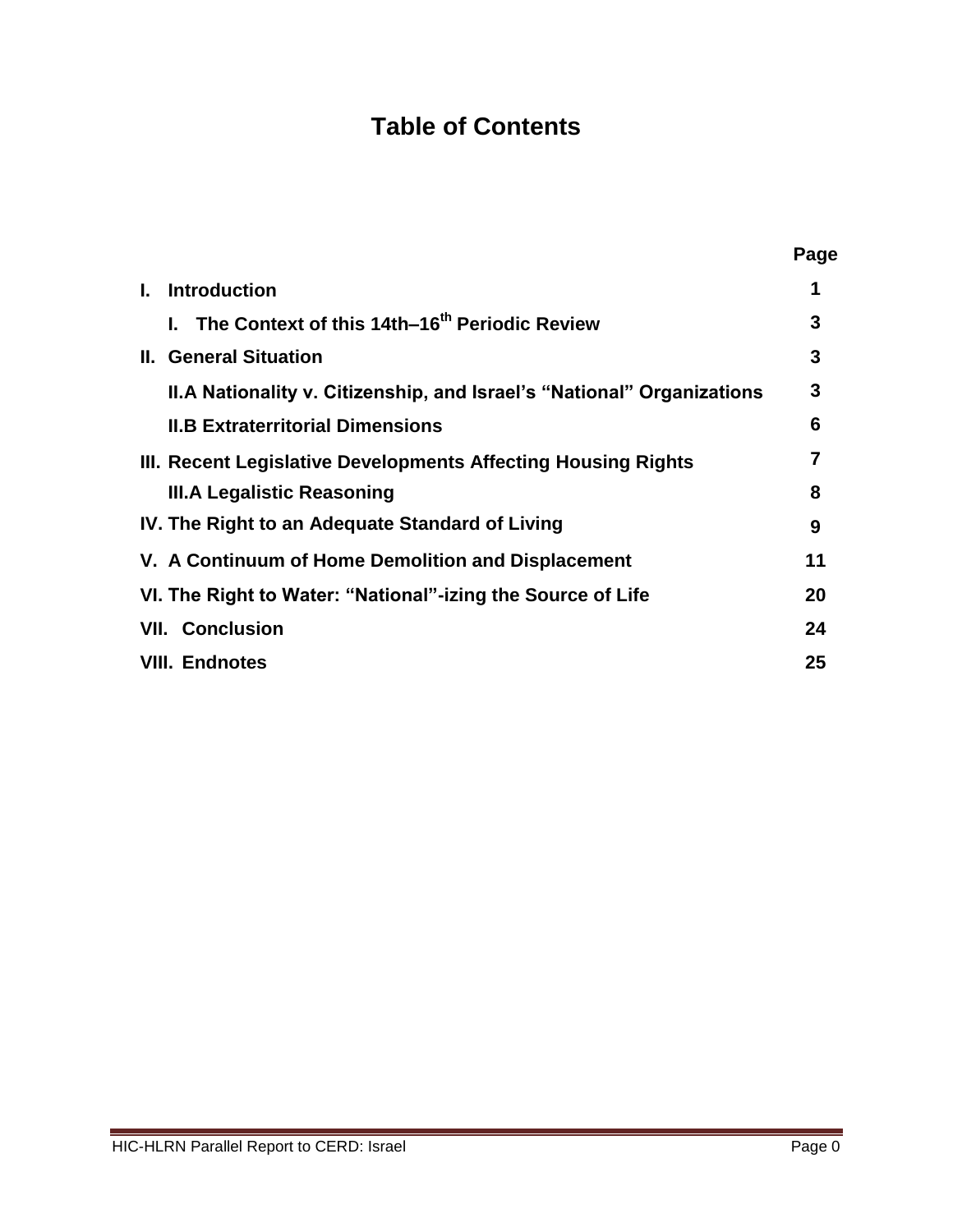#### **III. Introduction**

HIC-HLRN submits this parallel report on Israel's implementation of the International Convention on the Elimination of All Forms of Racial Discrimination, (ICERD) to complement other submissions before the Committee by addressing the State party's systematic discrimination on the basis of "Jewish nationality" status, thus materially disadvantaging the indigenous Palestinian people and other Arab and non-Jewish persons and populations under the jurisdiction or effective control of the State party, Israel. The result of this material discrimination violates a range of ESC rights, particularly the human right to adequate housing (Article 5(e)(iii)), and breaches the Convention, as well as related obligations under other human rights treaties, International Humanitarian Law (IHL) and international criminal law prohibitions.

The present parallel report and its accompaniment, [The Goldberg Opportunity: A](http://www.hlrn.org/img/publications/Naqab%20FFM%20report%202010.zip)  [Chance at Human Rights Statecraft in Israel,](http://www.hlrn.org/img/publications/Naqab%20FFM%20report%202010.zip) respectively, address the State party's practice and consequences of violating the human right to adequate housing and related human rights within the Convention's definition of racial discrimination as "any distinction, exclusion, restriction or preference based on race, colour, descent, or national or ethnic origin which has the purpose or effect of nullifying or impairing the recognition, enjoyment or exercise, on an equal footing, of human rights and fundamental freedoms in the political, economic, social, cultural or any other field of public life."

For historic reasons, the criterion of discrimination on the basis of "religion" is not included in the ICERD definition. While the Jewish/non-Jewish basis of discrimination is generally understood as a category relating to membership in a particular religion (Jewish faith), the particular Israeli system of discrimination ensures that discrimination on that basis falls under ICERD by constructing affiliation in the Jewish faith as both a "race" and, for domestic legal purposes, a distinct "nationality." Belonging to a "Jewish nationality" constitutes a civil status distinct—and superior to—citizenship.

ICERD does not apply to "distinctions, exclusions, restrictions or preferences made by a State Party to this Convention between citizens and non-citizens." However, it does apply to distinctions in the respect, protection and fulfillment of rights created between and among "citizens," and explicitly prohibits provisions that "discriminate against any particular *nationality*" (Article 1.3, emphasis added).

ICERD commits each State Party "to engage in no act or practice of racial discrimination against persons, groups of persons or institutions and to en sure that all public authorities and public institutions, national and local, shall act in conformity with this obligation (Article  $2(a)$ ), and "not to sponsor, defend or support racial discrimination by any persons or organizations..." (Article 2(b)).

The same article obliges each State Party to "take effective measures to review governmental, national and local policies, and to amend, rescind or nullify any laws and regulations which have the effect of creating or perpetuating racial discrimination wherever it exists." However, despite clear and repeated observations of  $\text{CERD}^1$  and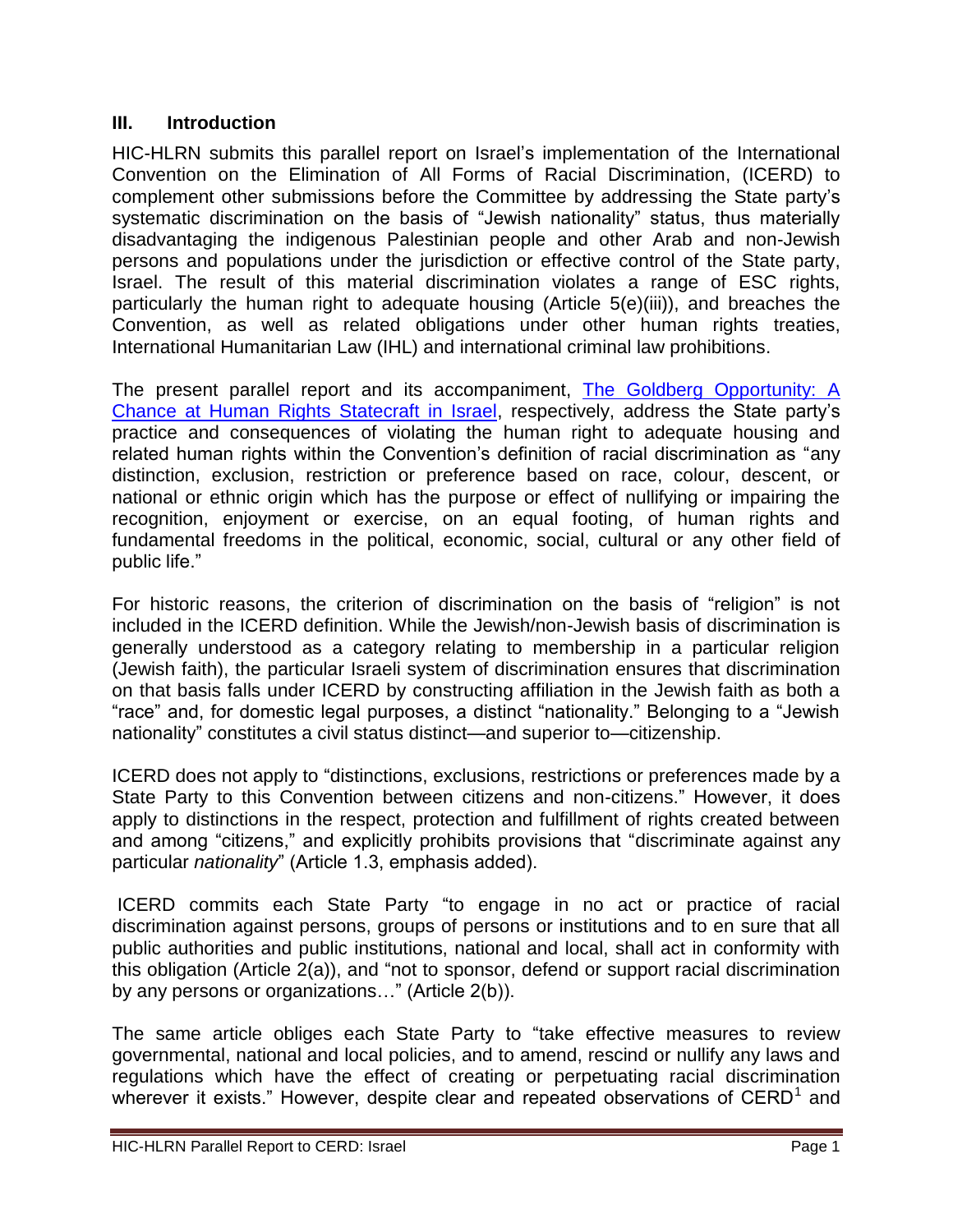the Committee on Economic, Social and Cultural Rights (CESCR),<sup>2</sup> the State party has declined to address these breaches.

Recent legal studies and forensic determinations<sup>3</sup> have corroborated CERD's findings,  $c$ ited in its 2007 Concluding Observations, $4$  that Israel has contravened its Article 3 obligation of "States Parties particularly condemn racial segregation and apartheid and undertake to prevent, prohibit and eradicate all practices of this nature in territories under their jurisdiction."

While the institutionalization and practice of discrimination on the basis of "Jewish nationality" has many moral and material consequences for all under the State party's jurisdiction and effective control, this report addresses specifically those practices and consequences that relate to the enjoyment of the human right to adequate housing, as enshrined in ICERD, Article 5(e)(iii).

The jurisprudence and General Comments of all of the Human Rights treaty bodies clarify the nature of State parties' obligations to "respect, protect and fulfill" all human rights. HIC-HLRN refers here also to the implementation methodology provided in the first three articles of the Human Rights Covenants, which set forth the over-riding principles of implementation, namely: (1) self-determination, (2) nondiscrimination, (3) gender equality and (4) rule of law. Moreover, States are obliged, in particular, to uphold economic/social/cultural rights (ESCR) by way of (5) progressive realization/ nonregressivity, (6) applying the maximum of available resources and (7) international cooperation.

Inherent in the obligations to uphold each of the rights is the extraterritorial dimension of those obligations to respect and protect—as well as, where possible, to fulfill—all rights. The last of the over-riding implementation principles—international cooperation embodies an important reciprocal dimension of extraterritorial human rights obligations.

In this submission to the Committee, HIC-HLRN also refers to the right of gross-violation victims to reparations, in all of its elements.<sup>5</sup> Reparation rights arising from gross violations of habitat rights (i.e., to adequate housing, land, water and property related to livelihood) remain unfulfilled in the long-standing and continuous violations of Palestinian refugees, who now number 5.5 million rights holders.

In the particular case of the Bedouin Arab citizens within Israel, reparations also would have to include the restoration of the affected community's good name, following a long government campaign to portray them as outlaws and trespassers in their own lands and villages. Their dispossession, subjection to discrimination, forced eviction, poor socioeconomic indicators, loss of livelihood and, in some cases, statelessness, is a lingering function of a process marked by the depopulation of 108 of their villages and habitations within the current State of Israel between 1951 and 1953.<sup>6</sup>

With its updates on the State party's implementation of the Convention in the various territories under its jurisdiction or effective control, this report also serves as a guide to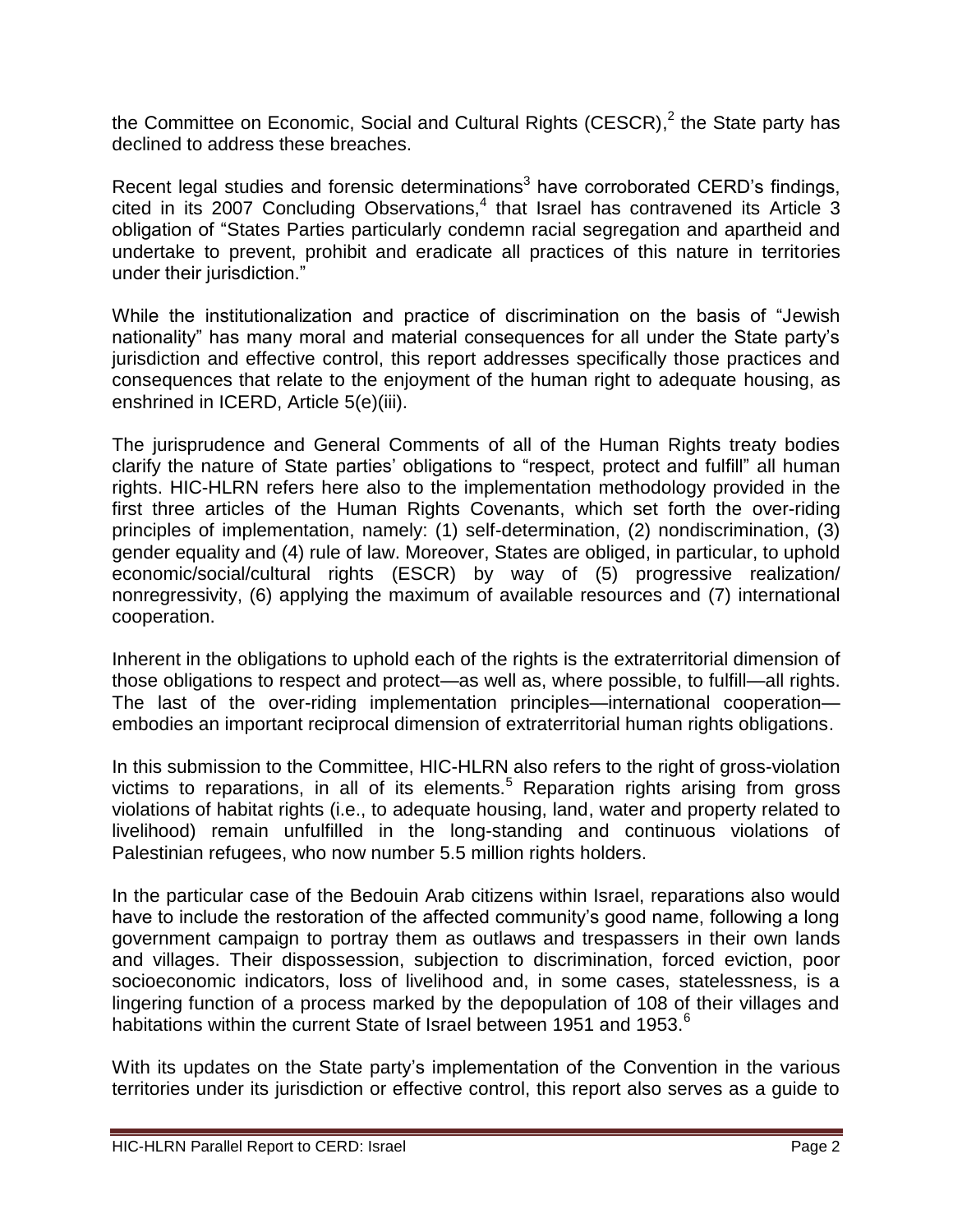the more-detailed reference that HIC-HLRN previously submitted to the Committee (March 2011) in the form of the International Fact-finding Mission report: *The Goldberg Opportunity: A Change for Human Rights Based Statecraft in Israel* (Cairo: HIC-HLRN, 2010). Where relevant, this shorter report refers the Committee members to the passages of that publication that further explain the ICERD human rights issues involved.

The following information also updates the Members of the Committee on Article 5(e)(iii) implementation issues within the occupied Palestinian territories (oPt) of Jerusalem, West Bank and the Gaza Strip. Special focus here is on the occupied Palestinians' housing rights in Jerusalem and "Area C" of the West Bank.

# **I.A The Context of this 14th –16th Periodic Review**

As illustrated below, Israel has disregarded the Committee's Concluding Observations since the State party's initial review. This HIC-HLRN report also highlights those outstanding issues in the context of continued ESCR violations and breaches of Article 5(e)(iii) of the Convention.

In the case of Israel, addressing the principal violations of the right to housing and a bundle of ESCR requires understanding of the causal discrimination institutionalized in Israeli laws and "national organizations." Those laws apply and the corresponding organizations operate to deprive persons not classified as "Jewish nationals" both inside the State party's jurisdiction (citizens of the State of Israel) and in areas of effective control (Jerusalem, West Bank and Gaza Strip). It is essential to understand the systematic features that give rise to the specific symptoms cataloged in this and the other parallel reports before the Committee.

# **IIII. General Situation**

# **II.A Nationality v. Citizenship, and Israel's "National" Organizations**

The State of Israel maintains a unique system of dual-tiered civil status. It provides ―Israeli citizenship‖ (*ezrahūt*, in Hebrew) based on four criteria (birth, residency, marriage and immigration), as long as claimants of residency and citizenship are not members of a legally defined class of Arab and other neighboring nationalities categorized as "enemies of the State."<sup>7</sup> However, as restricted as access to Israeli citizenship may be, that status alone does not ensure equal treatment with all other citizens and, in fact, holding only "citizenship" status actually forecloses a bundle of the economic, social and cultural rights.

Meanwhile, Israeli law, policies and institutions establish and maintain a civil status superior to Israeli citizenship, classified as "Jewish nationality." That status, available by way of descent from a Jewish mother, or highly restricted conversion to the Jewish faith, entitles eligible persons to claim "Jewish nationality" and enter areas controlled by Israel to claim rights and privileges explicitly denied to non-Jewish citizens, especially Palestinian IDPs inside Israel and refugees forced outside—indeed, the entire indigenous people—of historic Palestine.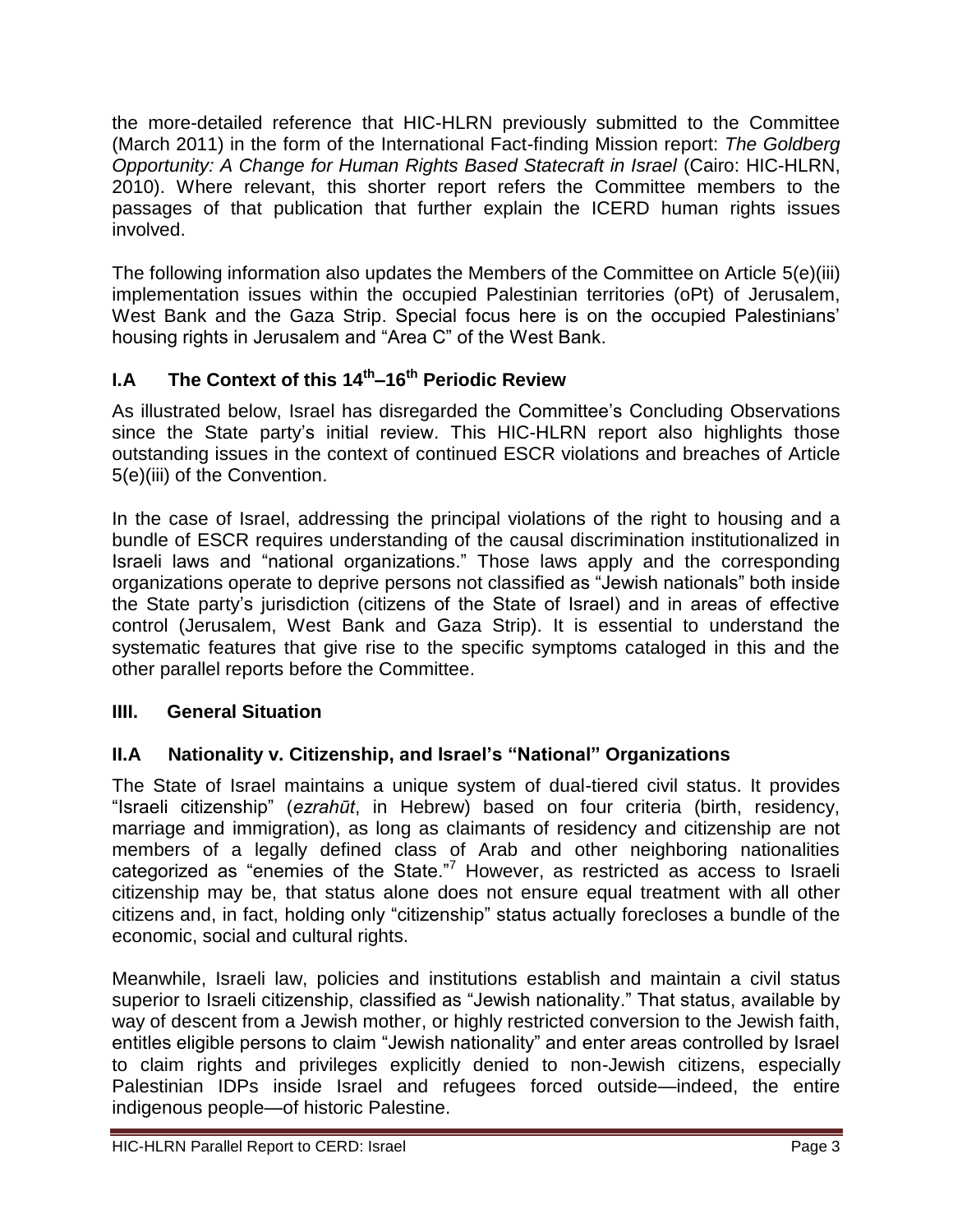The Israeli High Court has affirmed the fact of institutionalized discrimination on grounds of both legal judgment and state ideology. In the case of *Tamarin v. Ministry of Interior* (1970), a Jewish Israeli petitioner sought to register his nationality as "Israeli," rather than "Jewish." However, the Court ruled that "there is no Israeli nation separate from the Jewish nation...composed not only of those residing in Israel, but also of Diaspora Jewry." The President of the Court Justice Shimon Agranat explained that acknowledging a uniform Israeli nationality "would negate the very foundation upon which the State of Israel was formed."<sup>8</sup> A more-recent legal challenge involving 38 petitioners (all Israeli "citizens") has remained before the courts since 2004, and lengthy procedures have deferred and delayed a ruling on that petition for recognition of a common "Israeli nationality."<sup>9</sup>

It must be emphasized that, since the 1970 *Tamarin* ruling, the Government of Israel (Ministry of Interior) has acknowledged the existence of some 107 "nationalities" within the State party. That recognition constitutes no progression toward the respect, protection and fulfillment of human rights without discrimination. The common civil status of "citizens" within the State does not form the common basis for the enjoyment of rights. Rather, despite citizenship, the breach of ICERD and its enshrined rights arises from the coexistence of that civil status with multiple nationalities that forms the basis for differentiated status and corresponding rights. And only a single nationality status enables the enjoyment of many rights, as such, in particular, ESCR.

The criterion of "Jewish nationality"—that is, belonging to a Jewish "nation" (*le'om yahūdi*, in Hebrew)—is established in the charters of key Israeli State agencies, World Zionist Organization/Jewish Agency for the Land of Israel (WZO/JA), Jewish National Fund (JNF) and their subsidiaries, which were founded before the Proclamation of the State of Israel for the purpose of colonizing Palestine. As agencies for development of land, housing and economic activity, those organizations continue to serve only "Jewish" beneficiaries on the principle of supporting "Jewish labor." The JNF charter also enshrines the concept of "Jewish religion, *race* or origin/descendency."<sup>10</sup>

These parastatal institutions are organically part of the State of Israel today, as affirmed in its *Status Law* (1952) and *Covenant with the Zionist Executive* [World Zionist Organization/Jewish Agency and Jewish National Fund] (1953, amended 1976) and the Penal Code.<sup>11</sup> They claim to possess and manage 93% of all lands in Israel and Jerusalem (not counting direct and indirect holdings in the other occupied Palestinian territories).<sup>12</sup> Significantly, their parochial charters provide the fundamental principles referenced—and deferred to—in much of Israeli legislation related to land use, housing, immigration and development. In addition, *Basic Law: Law of Return* (1950), for example, establishes immigration for Jews as a "nationality" right not provided in the 1952 *Law of Citizenship* (*ezrahūt*), and effectively excludes the indigenous refugees of Palestine dispossessed since 1947, as well as all non-Jews.

The *Israel Lands ("The People's Land") Law* (1960) establishes that lands will be managed, distributed and developed in accord with the principles of the JNF and its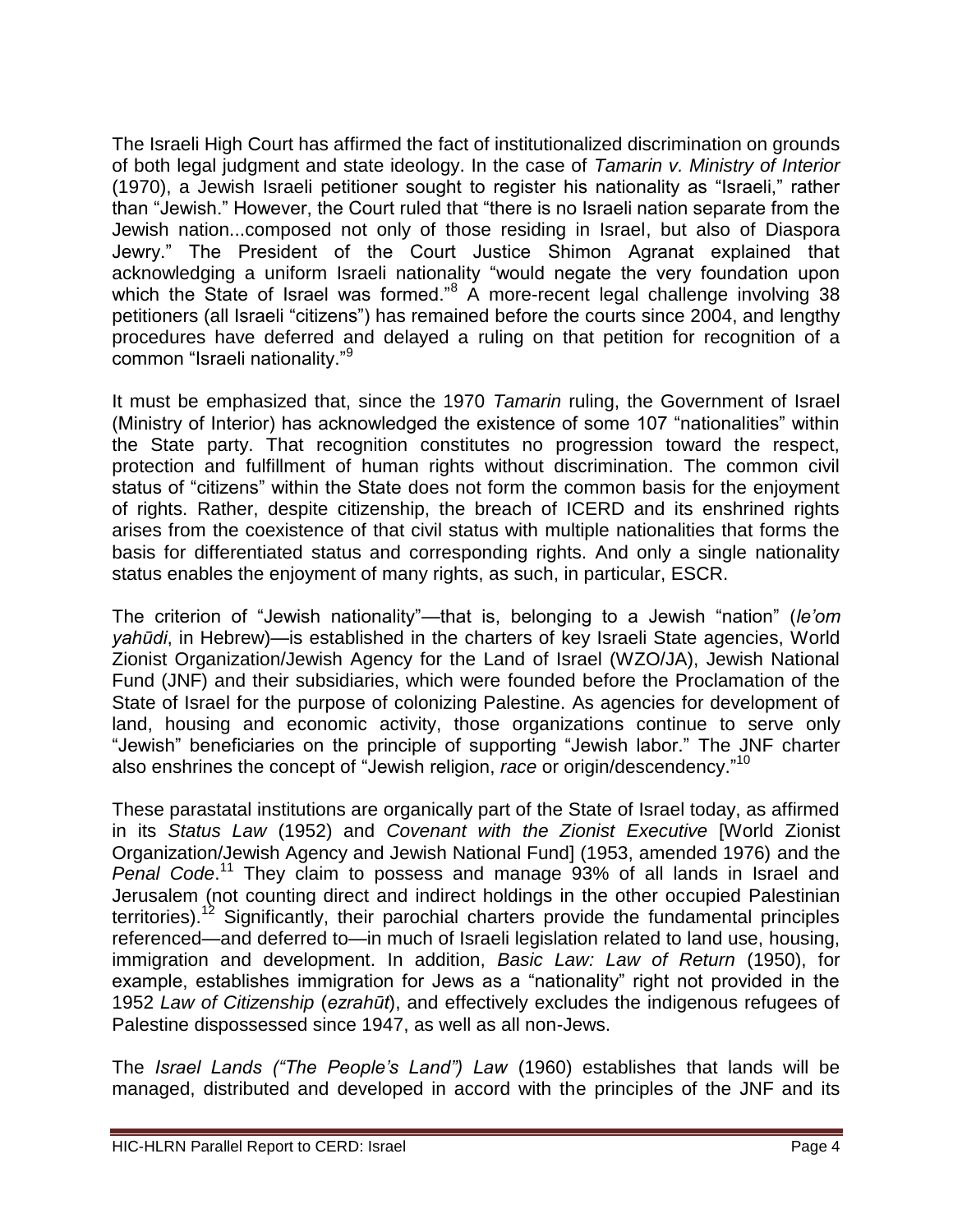discriminatory charter. The Israel Land Administration (ILA), also established in 1960, has rested on four legal "cornerstones": *Basic Law: Israel Lands* (1960), *Lands Law* (1960), the *Israel Land Administration Law* (1960), and the *Covenant between the State of Israel and the Zionist Executive* (1953). The Israel Land Council (ILC) determines ILA policy, with Israel's Vice Prime Minister, the Minister of Industry, Trade, Labor and Communications, as the ILC chairman, while the 22-member Council is comprised of 12 government ministry representatives and ten representing the JNF and its conditions of Jewish-only beneficiaries. This composition and the standard reference to the "principles" of the JNF, WZO and/or JA ensure institutionalized discrimination practiced by the State party on behalf of these parastatal institutions.

In its nineteenth session, CESCR reviewed Israel's implementation of the Covenant on Economic, Social and Cultural Rights (ICESCR) and noted in 1998:

―…with grave concern that the Status Law of 1952 authorizes the World Zionist Organization/Jewish Agency and its subsidiaries, including the Jewish National Fund, to control most of the land in Israel, since these institutions are chartered to benefit Jews exclusively. Despite the fact that the institutions are chartered under private law, the State of Israel nevertheless has a decisive influence on their policies and thus remains responsible for their activities. A State party cannot divest itself of its obligations under the Covenant by privatizing governmental functions. The Committee takes the view that largescale and systematic confiscation of Palestinian land and property by the State and the transfer of that property to these agencies constitute an institutionalized form of discrimination because these agencies by definition would deny the use of these properties to non-Jews. Thus, these practices constitute a breach of Israel's obligations under the Covenant. $13$ 

In a strong recommendation, that Committee urged "the State party to review the status of its relationship with the World Zionist Organization/Jewish Agency (WZO/JA) and its subsidiaries, including the Jewish National Fund (JNF), with a view to remedying the problems identified…above."<sup>14</sup> No such review has taken place.

Despite the long assertion of the WZO/JA and JNF as entities to be recognized as subjects of public international law,<sup>15</sup> the State party has more recently also asserted that these parastatal institutions are (1) merely symbolic institutions and (2) operate in the private domain and, thus, presumably beyond the purview of public international law and human rights, as these organizations have registered in Israel under "private law." However, CESCR has concluded, nonetheless, that;

―…the State of Israel nevertheless has a decisive influence on their policies and thus remains responsible for their activities. A State party cannot divest itself of its obligations under the Covenant by privatizing governmental functions. The Committee takes the view that large-scale and systematic confiscation of Palestinian land and property by the State and the transfer of that property to these agencies constitute an institutionalized form of discrimination because these agencies by definition would deny the use of these properties to non-Jews. Thus, these practices constitute a breach of Israel's obligations under the Covenant."<sup>16</sup>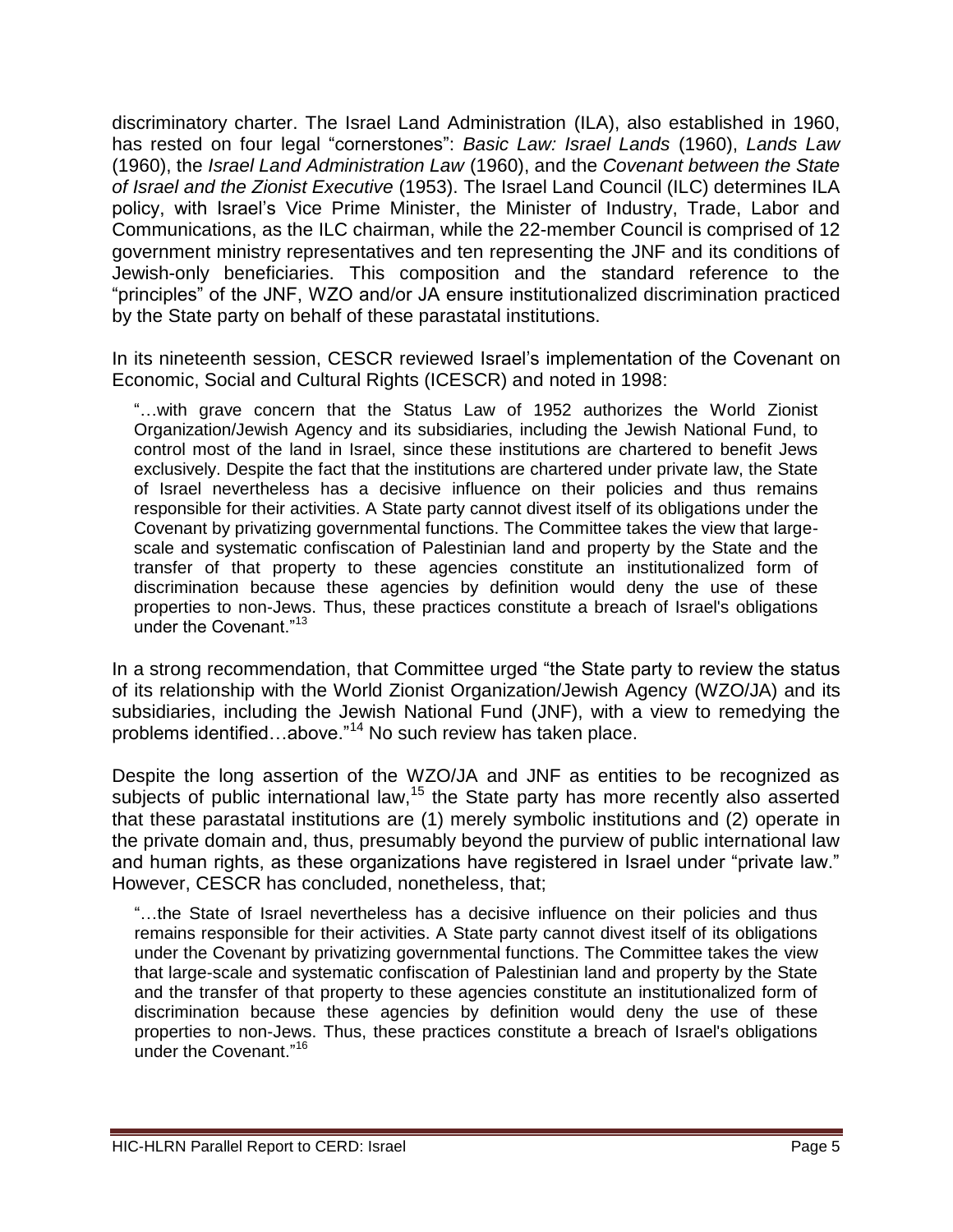This finding relates also to the CERD criteria for reporting under Article 5 of the Convention, such that:

The rights and freedoms referred to in article 5 of the Convention and any similar rights shall be protected by a State Party. Such protection may be achieved in different ways, be it by the use of public institutions or through the activities of private institutions. In any case, it is the obligation of the State Party concerned to ensure the effective implementation of the Convention and to report thereon under article 9 of the Convention. To the extent that private institutions influence the exercise of rights or the availability of opportunities, the State Party must ensure that the result has neither the purpose nor the effect of creating or perpetuating racial discrimination.<sup>17</sup>

Having observed the consequent pattern of discrimination on the basis of a distinct, constructed "nationality" status separate from citizenship where such institutions operate in the public domain and on behalf of the State party, by 2003, CESCR had noted that it was

―…particularly concerned about the status of "Jewish nationality," which is a ground for exclusive preferential treatment for persons of Jewish nationality under the Israeli Law of Return, granting them automatic citizenship and financial government benefits, thus resulting in practice in discriminatory treatment against non-Jews, in particular Palestinian refugees. The Committee is also concerned about the practice of restrictive family reunification with regard to Palestinians, which has been adopted for reasons of national security. The Committee reiterates its concern in this regard."<sup>18</sup>

That observation reiterated CESCR's concern about the special status provided in law to a distinct category of persons obtaining citizenship. That Committee noted five years earlier

"...with concern that the Law of Return, which allows any Jew from anywhere in the world to immigrate and thereby virtually automatically enjoy residence and obtain citizenship in Israel, discriminates against Palestinians in the diaspora upon whom the Government of Israel has imposed restrictive requirements which make it almost impossible to return to their land of birth."<sup>19</sup>

Thus, at that time CESCR "strongly recommended that":

"In order to ensure respect of article  $1(2)$  of the Covenant and to ensure equality of treatment and non-discrimination, the Committee strongly recommends a review of reentry policies for Palestinians who wish to re-establish their domicile in their homeland, with a view to bringing such policies level with the Law of Return as applied to Jews."<sup>20</sup>

Nonetheless, as noted again in 2001, CESCR "continues to be concerned that the State party's Law of Return denies indigenous Palestinian refugees the right to return to their homes and properties."<sup>21</sup>

#### **II.B Extraterritorial Dimensions**

From bases in some 50 other countries, the same Israeli State agencies that are the sources of the concept and administrative expression of "Jewish nationality" have recruited Jewish citizens of other State Parties and their financial contributions to carry out population transfer of Jewish settlers to replace the indigenous Palestinian people in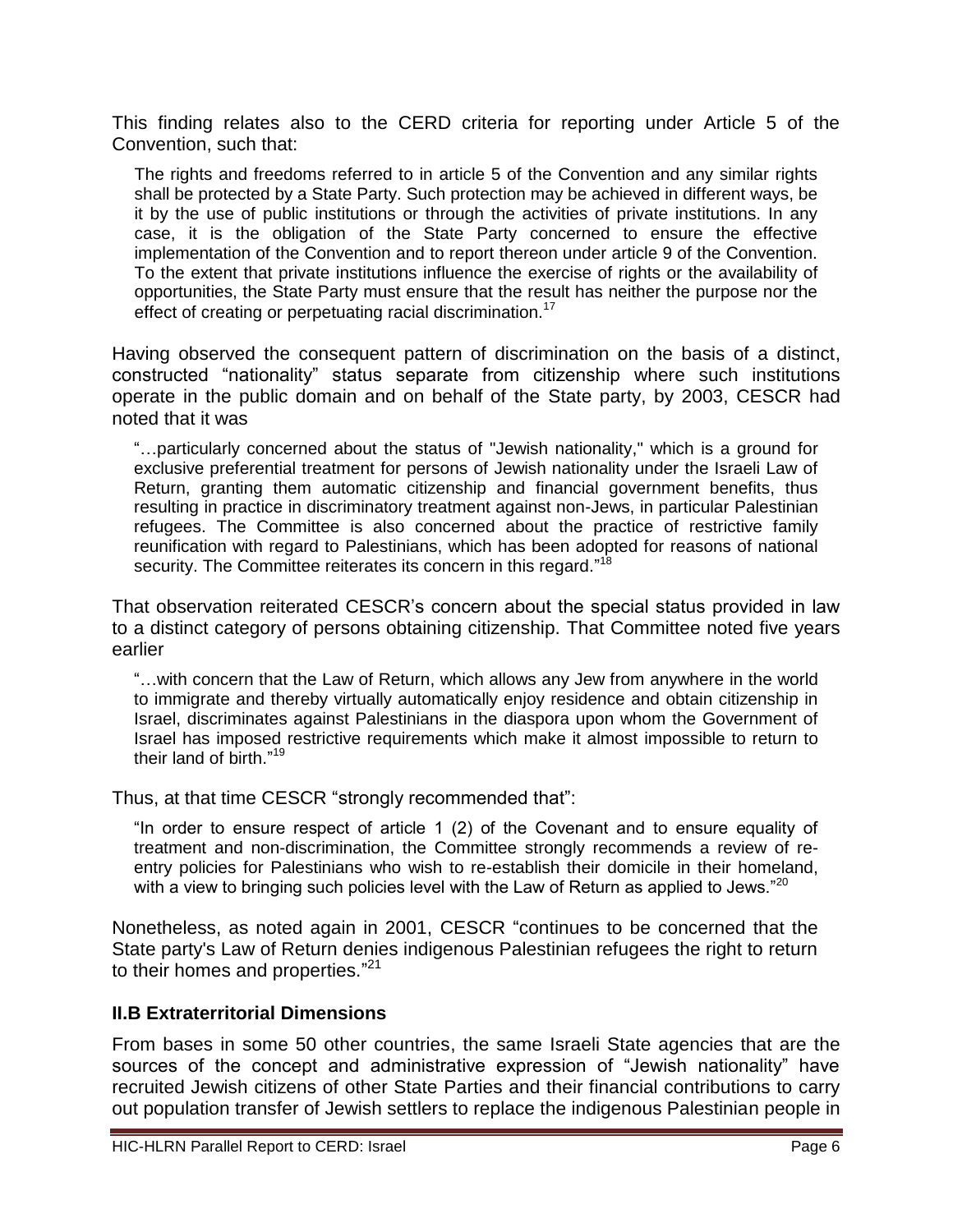Israel and to colonize the oPt.<sup>22</sup> The WZO/JA, JNF and their affiliates coincidentally are the same organizations currently concentrating development efforts on the ethnically Palestinian Arab areas of Galilee, the Naqab region, West Bank and East Jerusalem for exclusive Jewish settlement to ensure an "ethnic" Jewish demographic domination of the region. Much of the external contributions to such projects are solicited in the form of tax-exempt donations solicited from those countries—including ICESCR State Parties—in which WZO/JA, JNF and affiliated organizations have registered to operate tax exempt as "charitable associations." $23$ 

# **IIIII.Recent Legislative Developments Affecting Housing Rights**

Since the Committee's last review of the State party, legislation in the form of the *Israel Lands Authority Law, Amendment 7* (2009) and a 2010 amendment of the *British Mandate-era Land (Acquisition for Public Purposes) Ordinance* (1943) introduced tactical adjustments to the land-tenure system in Israel. The 2009 amendment authorizes more powers to the JNF in its special status and role in land management. It also establishes the Israel Lands Authority (ILA) (no longer "Israel Lands Administration") with increased powers, provides for the granting of private ownership of lands, and sets approval criteria for the transfer of State lands and Development Authority lands to the JNF. The 2010 amendment "makes sure" that lands expropriated for "public use" do not "revert" to their original owners, and now can be transferred to a third party (likely the JNF). The 2010 legislation also circumvents the Israeli Supreme Court's precedent-setting judgment in the 2001 *Karsik* case,<sup>24</sup> which obliged authorities to return confiscated land in the event that it has not been used for the purpose for which it was confiscated.

According to these recent amendments, the JNF will continue to hold large representation in the Israel Lands Authority with six of 13 members (which also may function with just ten members). That ensures JNF's continued key role, ensuring discrimination against indigenous Palestinians in the development of policies and programs affecting 93% of lands in Israel.

These recent amendments allow the state and the JNF to exchange lands, in order to facilitate "development" through the privatization of lands owned by the JNF in urban areas. Such a swap would have the State receive JNF land in urban areas that could be privatized, while the JNF would receive  $50-60,000$  dunams<sup>25</sup> of land for "judaization" in the Galilee and the Naqab, where the indigenous population of Palestinian Arab citizens of Israel remain most concentrated.

As in the past, the JNF agrees that the new Israel Land Authority will manage its lands, whereas ILA is committed to do so consistent with "the principles of the JNF in regards to its lands" (Article 2); i.e., serve "Jewish nationals" exclusively. In addition, the JNF has committed to contribute NIS 100 million (€20.5 million) from its own sources to further development of the Naqab.

The amendments enable further circumvention of legal oversight and legislate against equality in land-use rights. As the JNF's charter excludes non-Jews from benefiting from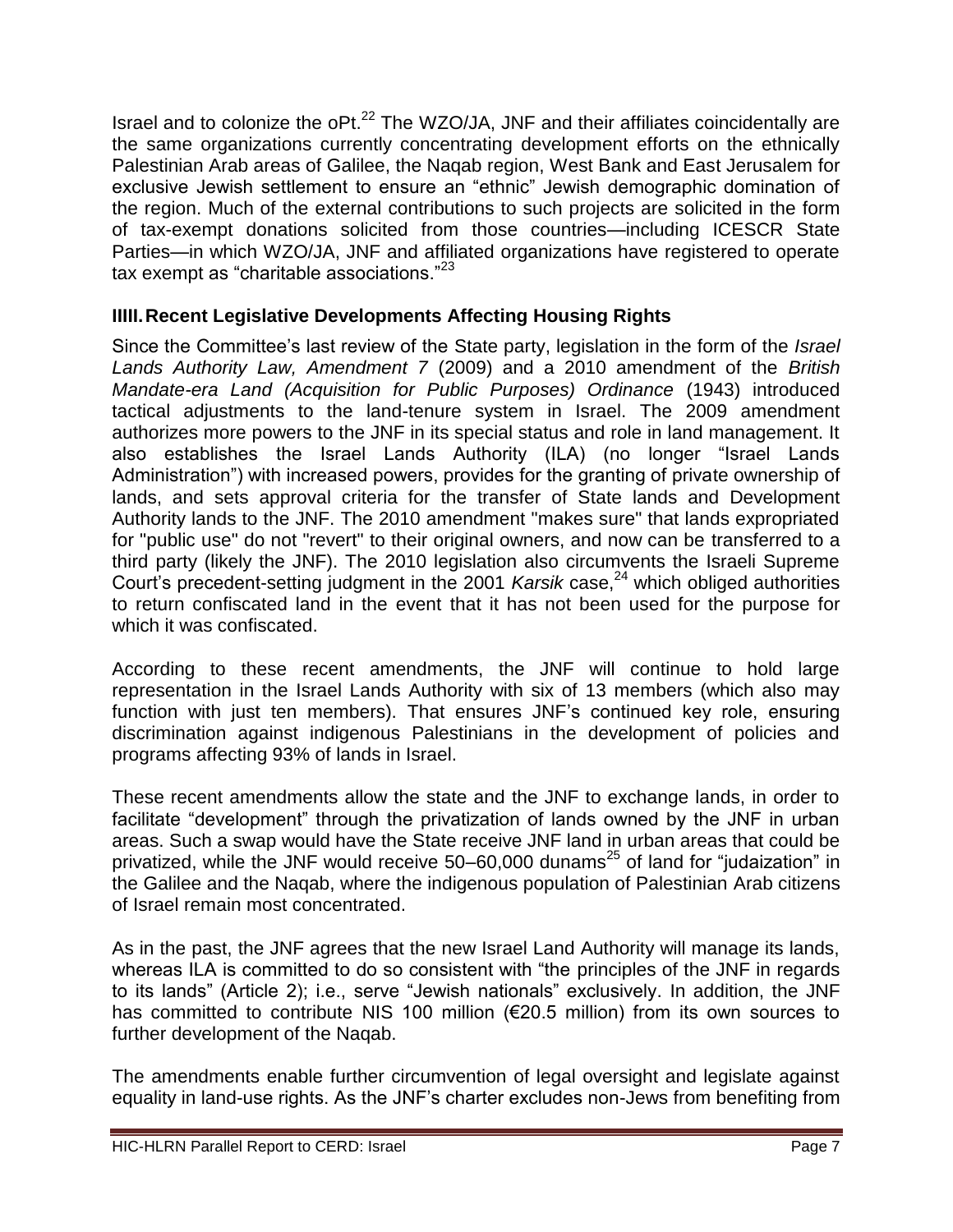its land or services, any such transfer of public land to the JNF prevents *citizens*' equal access to land. In other words, the State will be able more readily to "judaize" more land and discriminate against its non-Jewish citizens in the Naqab and Galilee—and elsewhere—by transferring these lands to the JNF.

The new 2010 law appears to prevent—or severely impede—Palestinian Arab citizens of Israel from ever reclaiming their confiscated land. It forecloses such citizens' right to demand the return of the appropriated land in the event that it has not been used for the public purpose for which it was originally taken, if that ownership has been transferred to a third party, or if more than 25 years have passed since its confiscation. Well over 25 years have passed since the confiscation of the vast majority of Palestinian land, including refugee lands taken in the 1947–49 population transfer, as well as in the 1951–53 depopulation of Naqab villages. Meanwhile, the ownership of large tracts of land has been transferred to third parties, including Zionist institutions such as the JNF.

# **III.A Legalistic Reasoning**

The ILA rationalizes its policy of restricting bids for JNF-owned lands to Jews only by citing the Covenant between the state and the JNF (1961). Under that agreement, the ILA is obliged to respect the objectives of the JNF, which include the acquisition of land "For the purpose of settling Jews."<sup>26</sup> Thus, JNF serves as the State's subcontractor for discrimination based on a constructed "Jewish nationality," and not Israeli citizenship.

This legal and institutional framework ensures that housing, land, immigration and development rights and values are exclusively for "Jewish nationals" to enjoy.<sup>27</sup> Most indigenous inhabitants of Israeli controlled areas are not Jewish, including the majority population of the Galilee and the "unrecognized" village residents and citizens in the Naqab inside the internationally recognized borders of the State of Israel.

Where these institutions and legal reasoning are applied also in the Israeli-occupied Palestinian and Syrian territories, they result in the implantation of settlers and settler colonies, while dispossessing the indigenous inhabitants of Jerusalem, West Bank and Golan Heights, respectively.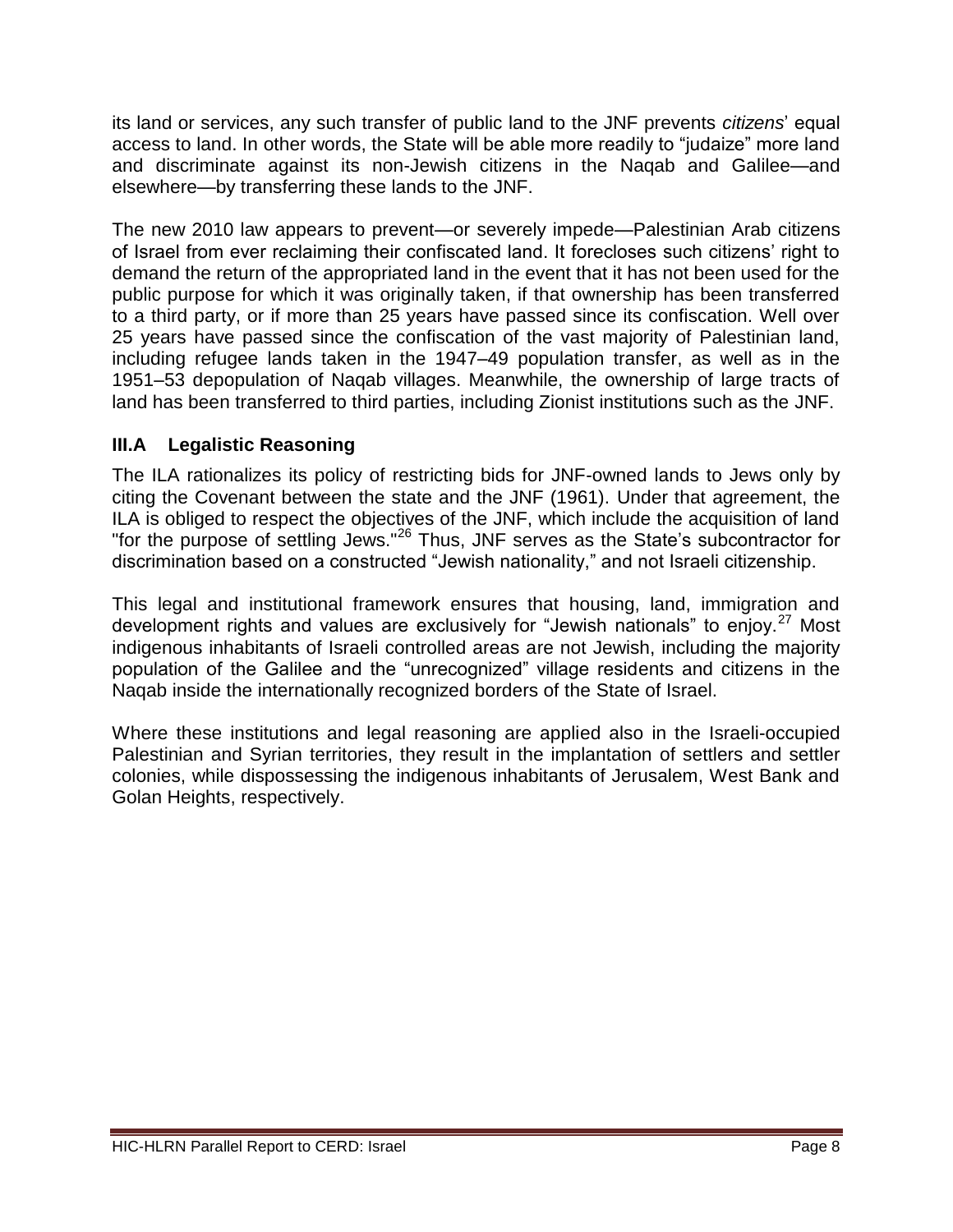**IV. The right to an adequate standard of living:** *Consequences for households below the national poverty line, including inside the State of Israel and in the occupied Palestinian territories.*

| Inside the State of Israel                                                                                                                                                                                                                                                                                                                                                                                                   | <b>Under Israeli Occupation</b>                                                                                                                                                                                                                                                                                                                                                                                                                                                                          |
|------------------------------------------------------------------------------------------------------------------------------------------------------------------------------------------------------------------------------------------------------------------------------------------------------------------------------------------------------------------------------------------------------------------------------|----------------------------------------------------------------------------------------------------------------------------------------------------------------------------------------------------------------------------------------------------------------------------------------------------------------------------------------------------------------------------------------------------------------------------------------------------------------------------------------------------------|
| The Palestinian citizens in Israel find themselves in a<br>unique situation compared to fellow citizens in Israel. They<br>are not entitled to the same rights as Jewish Israeli citizens<br>and are not included or represented in the political<br>negotiations.                                                                                                                                                           | In oPt, poverty and unemployment continue to worsen, as<br>22% of Palestinians throughout the oPt live below the<br>poverty line (15.5% in the West Bank and 33.2% in Gaza).<br>At 2009, the number of families living in deep poverty stood<br>at 12% (7.5% in the West Bank and 20% in Gaza),<br>subjecting 430,000 children to the vulnerabilities of poverty.                                                                                                                                        |
| They mostly live in separate areas, with a separate<br>education system, as a result of this pattern of separate<br>development they find themselves subject to polices of<br>"economic discrimination," because Israel's budgets are<br>disproportionately distributed between the Palestinian and<br>Jewish communities.                                                                                                   | In communities affected by the Separation Wall, poverty is<br>higher than the oPt average. Years of damage to<br>agricultural land and other natural resources, plus the<br>impact of closures and restrictions on the movement of<br>goods on the economy in Gaza Strip have resulted in<br>widespread loss of income. Poor households in Gaza Strip<br>are poorer than the households in the West Bank. <sup>32</sup>                                                                                  |
| As of 2010, the Arab and Ultraorthodox Jewish<br>communities count as the poorest in Israel, with a poverty<br>rate of 50% for Arabs and close to 60% for the<br>Ultraorthodox. They are separate from the mainstream<br>population and the core of economic activity. The<br>econometric evidence comparing wages and employment<br>rates points to discrimination against the indigenous Arab<br>population. <sup>28</sup> | Five UN experts recently issued a statement on the "Palmer"<br>Report" of the <i>Mavi Mara</i> flotilla incident, saying that "the<br>Israeli blockade is the primary cause of the poverty and<br>deprivation experienced by the people of Gaza. In order for<br>Gazans to have access to the economic opportunities<br>necessary to pull themselves out of povertyall Gaza entry<br>points must be opened to facilitate freedom of movement<br>for individuals, the unhindered inflow of investment and |
| During 2009, in all, 15,000 families were added to the poor<br>population; 14,300 of those were Arab households. The<br>downward trend in the incidence of poverty among Arabs in<br>the last few years has been more-recently reversed.<br>Notably, poverty among Arab families increased from<br>49.4%, in 2008, to 53.5%, in 2009. The severity of poverty                                                                | industrial and agricultural inputs, and the export of products<br>from Gaza."33<br>The UN experts emphasized that "there is also an urgent<br>need to ensure that sufficient quantities of medicines, fuel,<br>spare parts for damaged infrastructure, as well as cement,                                                                                                                                                                                                                                |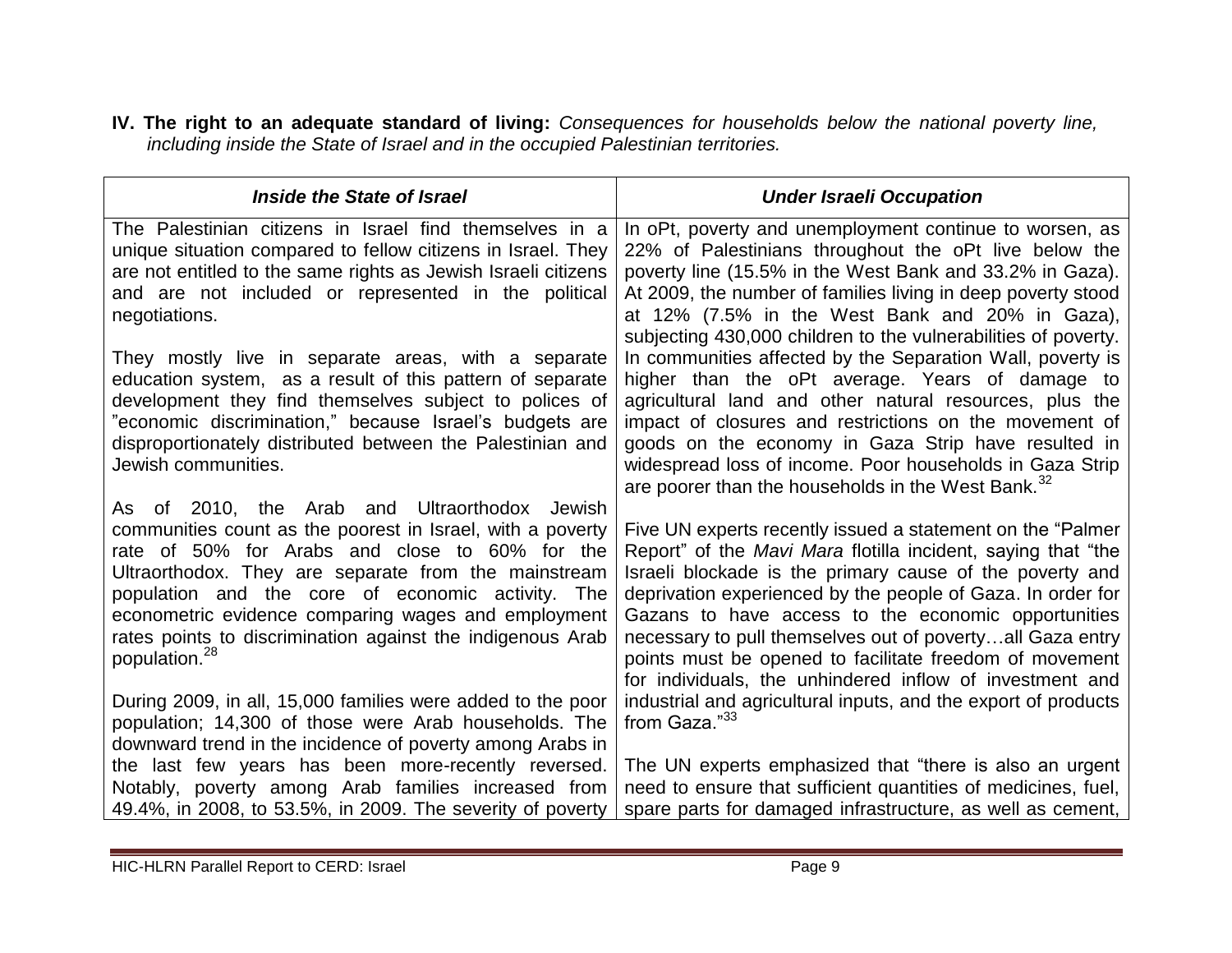| (FGT) increased by 19%, while the dimensions of poverty<br>by districts indicated that the poverty among Arab families<br>increased from 59% to 71.2%. The percentage of poor Arab<br>persons in the Jerusalem District is 75.3%, and that of poor<br>Arab children is 83.1%, as compared to 29.2% overall. The<br>Jerusalem District continues to be the poorest urban<br>district; and the Arabs and ultra-Orthodox in Jerusalem and<br>south are the poorest populations in the country. <sup>29</sup>                                                                                                                                                                                                                                                                                               | sand and other construction materials, are able to reach the<br>people of Gaza." Israel still bears responsibility for<br>implementing its covenanted human rights obligations in the<br>occupied Palestinian territory; and the blockage of Gaza<br>continues to violate international law. <sup>34</sup><br>The grinding poverty of Gaza is having an effect on<br>indivisible rights, particularly those of children. Poverty is<br>forcing more and more children out of school an into the                                                                                                                                                                                                          |
|---------------------------------------------------------------------------------------------------------------------------------------------------------------------------------------------------------------------------------------------------------------------------------------------------------------------------------------------------------------------------------------------------------------------------------------------------------------------------------------------------------------------------------------------------------------------------------------------------------------------------------------------------------------------------------------------------------------------------------------------------------------------------------------------------------|----------------------------------------------------------------------------------------------------------------------------------------------------------------------------------------------------------------------------------------------------------------------------------------------------------------------------------------------------------------------------------------------------------------------------------------------------------------------------------------------------------------------------------------------------------------------------------------------------------------------------------------------------------------------------------------------------------|
| In the southern Nagab (Negev) region live more than<br>180,000 Bedouin Arab citizens. The Bedouins who are<br>living in 45 "unrecognized" villages are suffering and<br>affected more than those for whom Israel has created<br>seven "townships" or the few officially recognized villages.<br>The "unrecognized" villages are totally omitted from any<br>Israeli statutory plans. The two sides—the State and these<br>indigenous communities—are locked in opposition, faced<br>off in an asymmetrical struggle marked by an aggressive<br>development push by the Government of Israel (GoI) and<br>State agencies to remove the "unrecognized" villages and<br>expand contiguous Jewish settlements, "judaizing" the<br>region and taking over the land of the indigenous citizens. <sup>30</sup> | cheap labor market, with long-term consequence for<br>education and livelihoods. <sup>35</sup><br>Families forced from their homes in the West Bank are<br>suffering from abject poverty, often lacking food, medicine<br>and humanitarian assistance. In Area C-60% of the West<br>Bank, under direct Israeli control—the poorest sections of<br>society are suffering disproportionately because basic<br>infrastructure is not being repaired due to Israel's refusal to<br>approve the work. While the blockade of Gaza has<br>dominated the headlines in recent months, the international<br>community also risks neglecting the fate of the poorest<br>communities in the West Bank. <sup>36</sup> |
| Consequently, in 2009, two out of three Bedouins lived<br>below the poverty line, and their access to social services<br>such as education, health care, water, electricity and<br>housing is among the lowest in the country. They also<br>endure the highest unemployment rate in Israel (over 50%),<br>with 60% of the population living under the poverty line.<br>Among the female population, only 10% of Bedouin women<br>participate in the workforce, compared with 20% of Arab<br>Israeli women and 80% of Jewish Israeli women. The                                                                                                                                                                                                                                                          |                                                                                                                                                                                                                                                                                                                                                                                                                                                                                                                                                                                                                                                                                                          |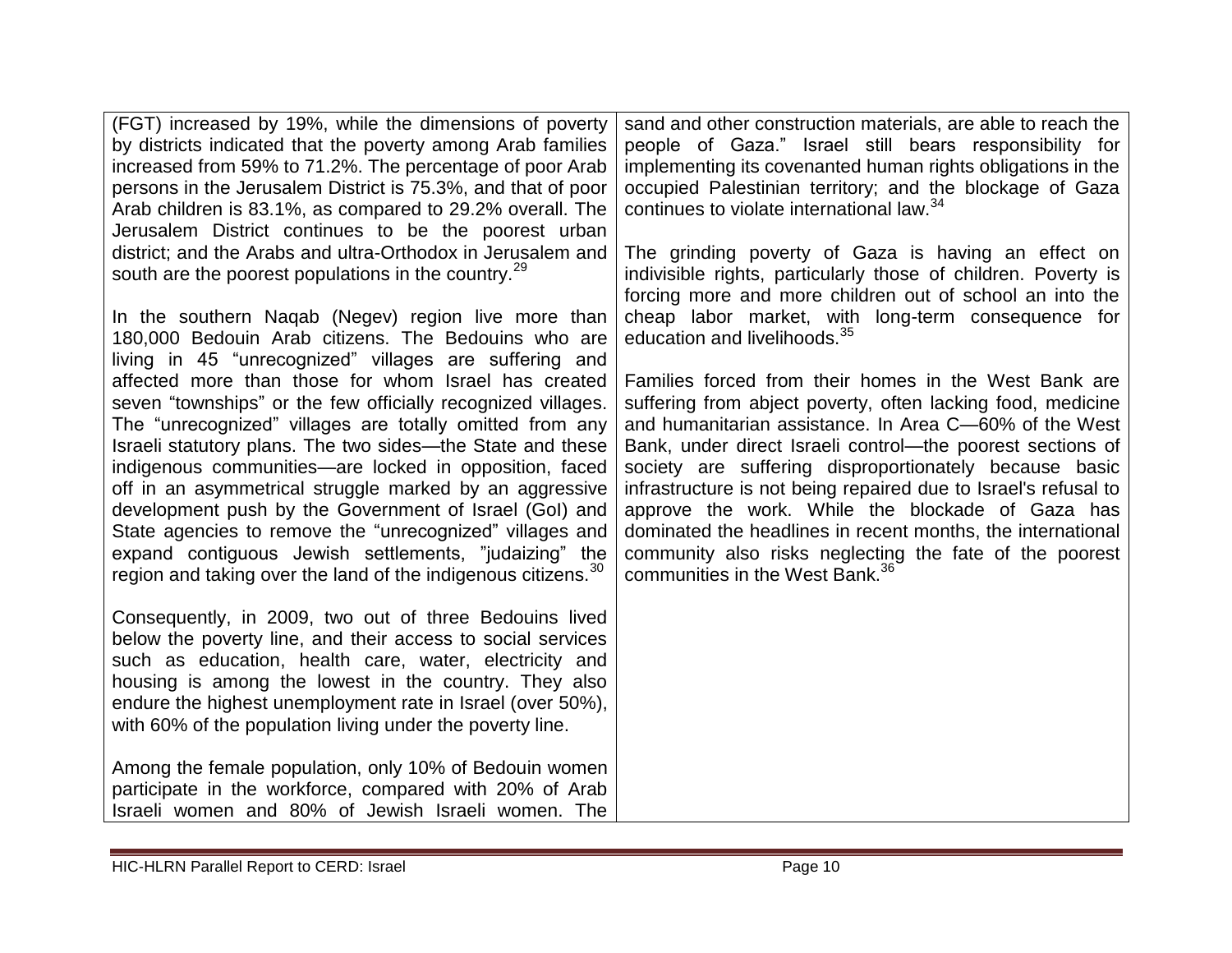|--|

**V. A Continuum of Home Demolitions and Displacement:** *Although, the Concluding Observations of the Committee in 2007 emphasized its concern about the relocation of inhabitants of unrecognized Bedouin villages in the Negev/Naqab to planned towns, Israel continues in breaches its corresponding obligations.* 

| Inside the State of Israel                                                                                                             | <b>Under Israeli Occupation</b>                                                                                       |
|----------------------------------------------------------------------------------------------------------------------------------------|-----------------------------------------------------------------------------------------------------------------------|
| By the time of this writing, Israel authorities have destroyed                                                                         | Israel has continued in breach the right to housing for                                                               |
| the Bedouin village of al-`Araqīb, in the Naqab, for the 21 <sup>st</sup><br>time, ostensibly in favor of a Jewish National Fund (JNF) | Palestinian rights, also denying access to the land as an<br>essential housing and livelihood resource, and affecting |
| forestry project: Ambassadors Forest. The village is home                                                                              | Palestinians' right to self-determination. Most notably,                                                              |
| to Israeli citizens many of whom have served in the army.<br>Through the selective enforcement of law and the denial of                | the practices of State party in the West Bank during the<br>review period include "Area C," where Bedouin             |
| justice to the villagers, Israel has given itself the necessary<br>permits to destroy the village time after time. In other words,     | communities have been subjected to constant house<br>demolition, forced eviction and displacement.                    |
| had the residents of al-`Araqīb been Jewish citizens of                                                                                |                                                                                                                       |
| Israel ("Jewish nationals"), the village would not have been<br>destroyed, but fully legal and serviced.                               | During 2011, Israel authorities demolished<br>622<br>Palestinian structures and displaced 1,094 persons. Of           |
|                                                                                                                                        | these, 222 were family homes; and the remainder were                                                                  |
| On 11 September 2011, Israel's Cabinet authorized the<br>"Prawer Plan" to evict as many as 30,000 Bedouin citizens                     | livelihood-related, including water<br>storage<br>and<br>agricultural structures. <sup>51</sup>                       |
| in the Nagab and concentrate them into planned townships                                                                               |                                                                                                                       |
| such as Rahat, Khura and Ksayfe. There, they will be<br>permanently denied land tenure and offered some financial                      | The largest number of the demolitions were recorded in<br>Jordan Valley (32% of total structures demolished, 40%      |

HIC-HLRN Parallel Report to CERD: Israel Page 11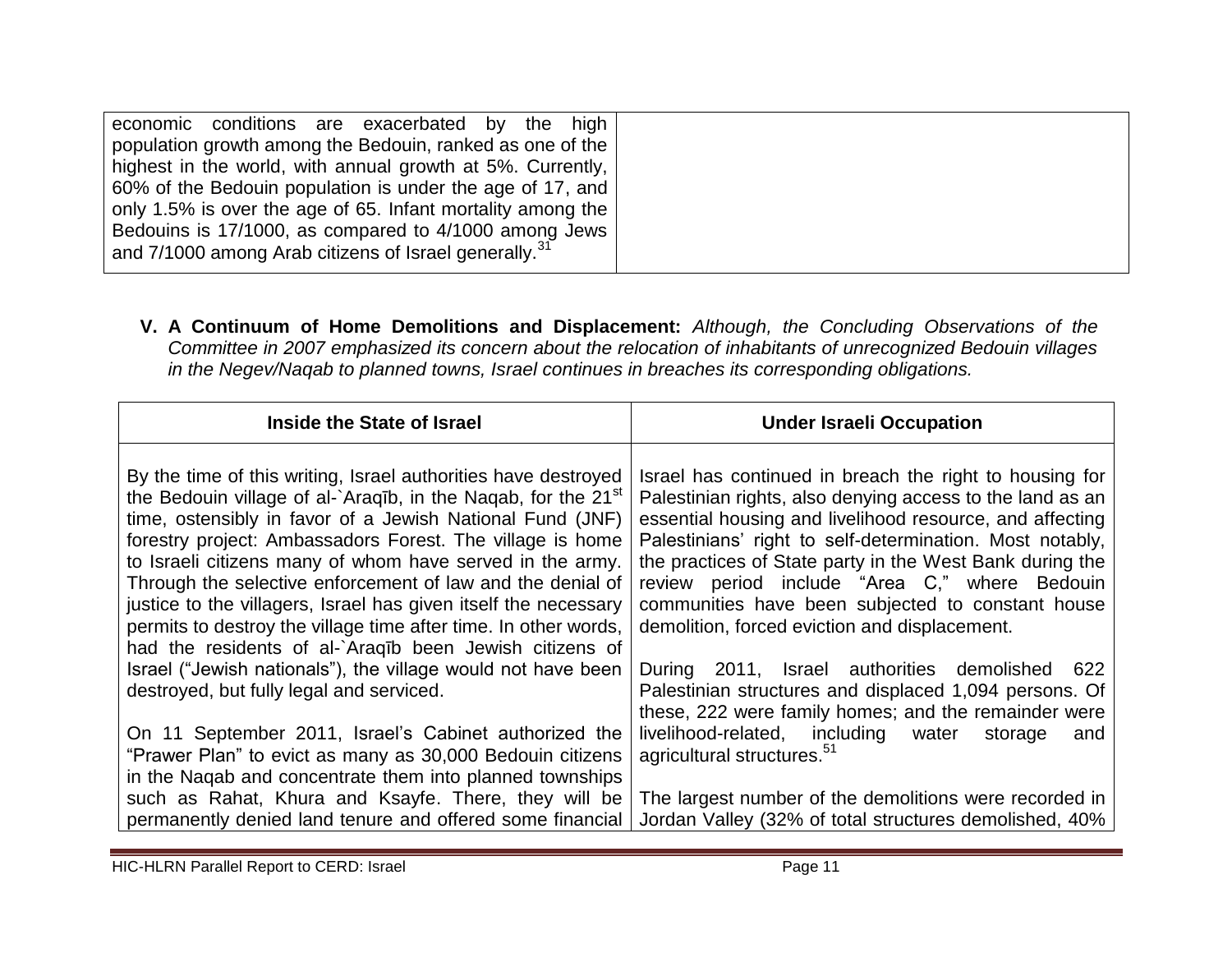compensation. Some have called this plan a "declaration of war on the Bedouin. $^{37}$ 

The denial of "nationality" status is the source of the pattern of discrimination presented in this and the other parallel reports for the Committee's  $47<sup>th</sup>$  session. That proscription does not actually appear explicitly in the text of a single Israeli law, but in the implicit subordination to the discriminatory principles of the parastatal organizations carrying out essential functions of the state, managing natural resources and development. As explained further below, for example, Israeli urban planning criteria for official recognition of villages are not published, but many longstanding and populous Arab villages in the Naqab and Galilee remain "unrecognized," while nearby Jewish settlements—notably smaller than the supposed minimum 50-household population criterion—are "recognized" with all services, rights and privileges. The operative criterion for recognizing and servicing Jewish settlements and denying the Arab villages their statutory status and corresponding access to rights, including public services, is their lack of "Jewish nationality."<sup>38</sup> Those disadvantaged communities remain "unrecognized" in nationality and in planning criteria as a fundamental obstacle to their sustainability and development.

The present practice of State authorities incrementally demolishing the unrecognized villages has been ongoing for at least 25 years. $39$  The ostensible premise has been, and continues to be the homeowner's "lack of a permit." Great numbers of demolitions in the eight years from 2001 to 2009 are shown in the table below. Over that period, the demolitions have averaged some 107 per year. The rate of

of residential structures demolished, 37% of people displaced), with 199 structures demolished and 401 people displaced.<sup>52</sup>Since 2000, East Jerusalem has been a target for a large-scale Israeli campaign forcibly to displace as many Palestinians as possible. Families have not only been fined for "unlicensed building," but also were forced to pay large amount of money for the demolition expenses. That has forced some of them to demolish their own houses, in order to spare themselves of any extra costs, since demolitions are inevitable.

#### **Table 1: House Demolitions in the West Bank**

|                                                | Year           |                |      |
|------------------------------------------------|----------------|----------------|------|
| Governorate                                    | 2009           | 2010           | 2011 |
| Jerusalem                                      | 77             | 39             | 13   |
| <b>Nablus</b>                                  | $\overline{2}$ | 20             | 10   |
| Tubas                                          | 17             | 50             | 20   |
| Hebron                                         |                | 13             | 46   |
| <b>Bethlehem</b>                               |                |                |      |
| Qalqiliyya                                     |                |                | 4    |
| <b>Salfit</b>                                  |                | $\overline{2}$ |      |
| Jenin                                          |                |                |      |
| Jericho                                        |                | 3              | 19   |
| Ramallah                                       |                | 6              | 10   |
| Tulkarm                                        |                |                |      |
| <b>Annual totals</b>                           | 96             | 140            | 123  |
| <b>Grand Total</b>                             | 359            |                |      |
| Source: Land Research Center, Jerusalem (2011) |                |                |      |

Data gathered from the Land Research Center's field research across Jerusalem and the West Bank reveal that Israeli authorities have demolished over 1,000 in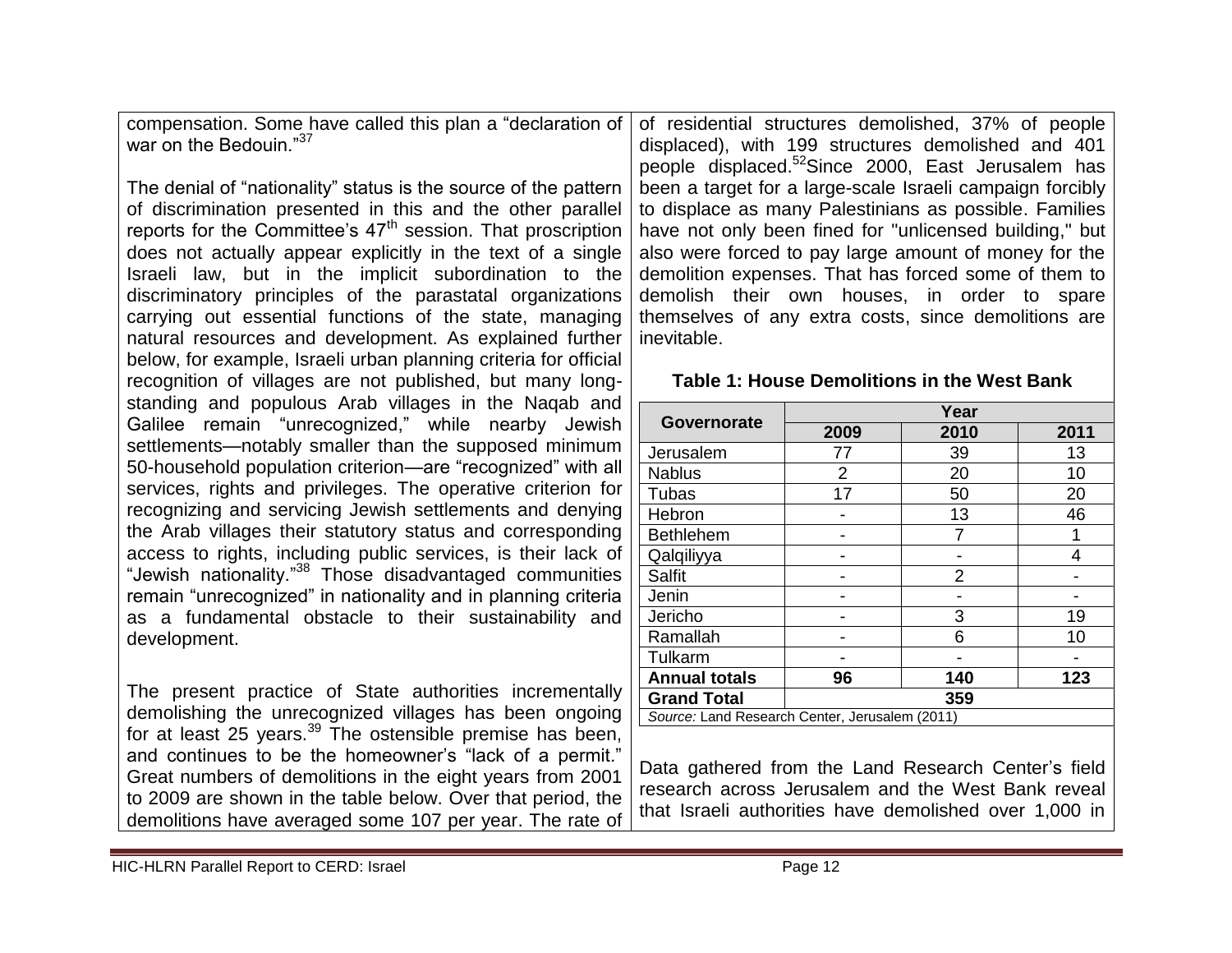demolition has risen alarmingly in the later years, to 400 in 2008. The total number of people rendered homeless by these demolitions has averaged 730 persons annually, with some 2,700 made homeless in 2008 alone.<sup>40</sup>

Under such euphemisms as "Blueprint Negey," the ―Development Plan for the Negev" and "safe-guarding the land,‖ the State has accelerated demolitions of Bedouin citizens' housing as HLRN carried out its 2009 field investigation. Since that time, the GoI demolished at least 356 homes and other structures in the Naqab, making at least 2,300 persons homeless.

Additionally, many more houses are demolished by owners themselves (to avoid a criminal charge and a hefty fine).

| <b>House Demolitions in</b>    |                      |  |
|--------------------------------|----------------------|--|
| Unrecognized Villages, 2001-08 |                      |  |
| Year                           | Number <sup>41</sup> |  |
| 2001                           | 8                    |  |
| 2002                           | 23                   |  |
| 2003                           | 63                   |  |
| 2004                           | 23                   |  |
| 2005                           | 15                   |  |
| 2006                           | 96                   |  |
| 2007                           | 227                  |  |
| 2008                           | 400                  |  |
| 2009-10                        | 356                  |  |
| <b>Total</b>                   | 1,211                |  |

The number of these is estimated to be similar to the number demolished by the authorities, but those are not counted in the official figures. Therefore, the problem is far greater than these numbers imply.

No apparent pattern emerges from these demolitions. The fluctuations over time depend on political conditions,  $42$  and the choice of houses to be demolished also may depend on

those areas since 2001.

Israeli authorities introduced the practice of selfdemolitions (or "silent demolition") in 2009, whereby nine families were forced to demolish their homes with their own hands. 25 houses in 2010, as well as 13 other in 2011, faced the same fate. $53$ 

The Israelis have been using various laws to legitimize the demolishing of Palestinian houses and structures, while claiming that they are to be used for public purposes. However, the truth is that the Palestinian expropriated properties have been used for colonization projects.<sup>54</sup>

#### **Table 2: House Demolitions in East Jerusalem (1 January 2000–28 September 2011)**

| Year         | <b>Residences</b>                              | <b>Rooms</b> | Area $(m^2)$ | m |
|--------------|------------------------------------------------|--------------|--------------|---|
| 2000         | 37                                             | 109          | 2,358        |   |
| 2001         | 72                                             | 373          | 11,333       |   |
| 2002         | 69                                             | 315          | 8,554        |   |
| 2003         | 145                                            | 568          | 18,830       |   |
| 2004         | 183                                            | 518          | 16,532       |   |
| 2005         | 120                                            | 441          | 13,322       |   |
| 2006         | 78                                             | 326          | 8,092        |   |
| 2007         | 94                                             | 355          | 9,535        |   |
| 2008         | 95                                             | 232          | 8,754        |   |
| 2009         | 77                                             | 228          | 6,572        |   |
| 2010         | 39                                             | 114          | 3,020        |   |
| 2011         | 13                                             | 38           | 805          |   |
| <b>Total</b> | 1,022                                          | 3,077        | 10,7707      |   |
|              | Source: Land Research Center, Jerusalem (2011) |              |              |   |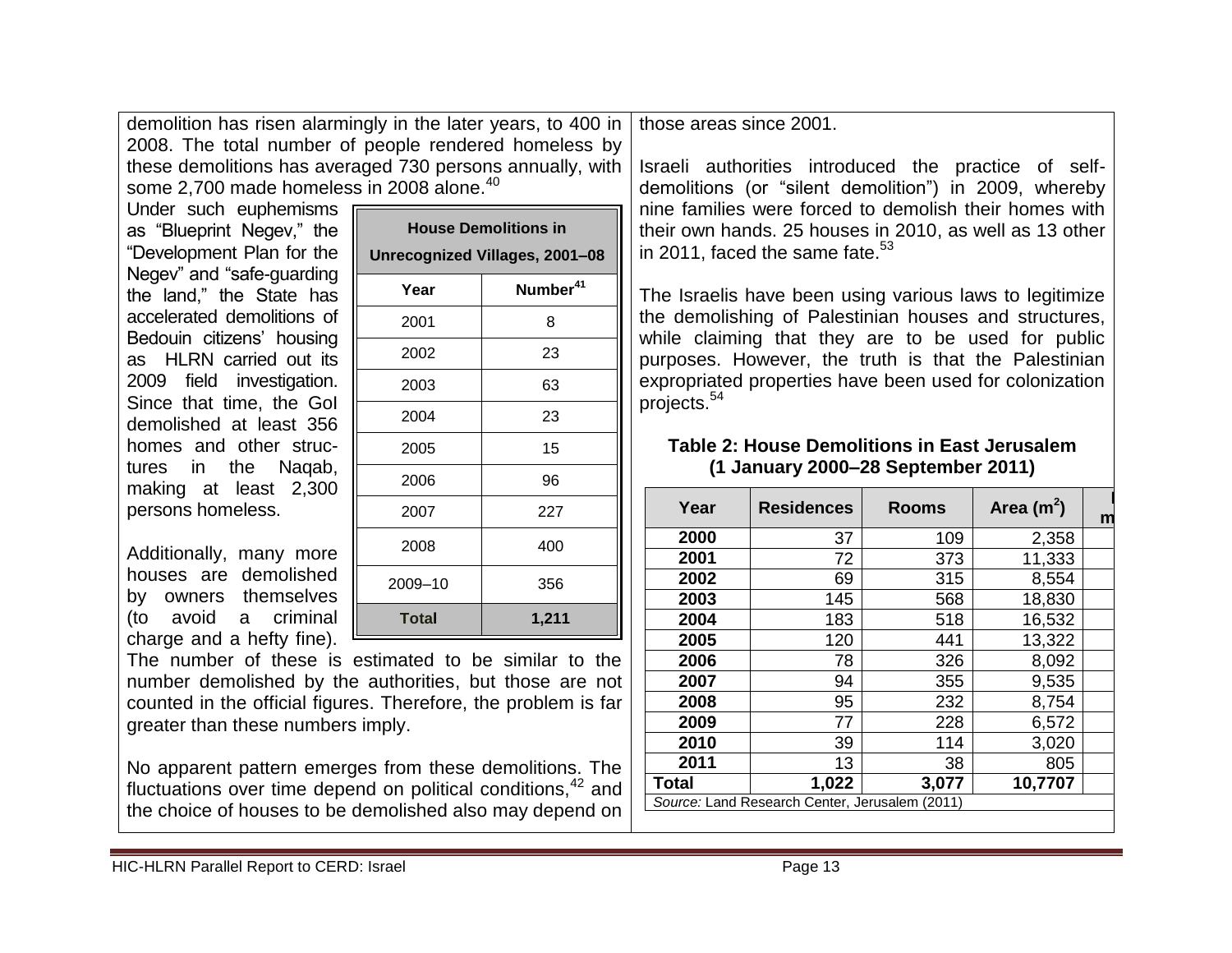| political or ideologically symbolic factors.                                                                                | Construction in "Area C" has been undergoing a great                                                      |
|-----------------------------------------------------------------------------------------------------------------------------|-----------------------------------------------------------------------------------------------------------|
|                                                                                                                             | deal of Israeli restrictions and limitations. The Israeli                                                 |
| Data obtained by Israel's Haaretz newspaper actually puts                                                                   | measures have resulted in the demolition of more than                                                     |
| the composite figures much higher. The daily has reported                                                                   | 350 Palestinian houses in the last three years,                                                           |
| that Gol demolished 225 structures in 2008, 254 structures                                                                  | thousands other houses have already been served                                                           |
| in 2009, and that Gol claims it will triple these numbers for                                                               | demolition orders due for execution. Thus, thousands of                                                   |
| 2010, with an expected 700 structures to be destroyed and                                                                   | Palestinian houses and structures are facing day-to-day                                                   |
| 9,000 dunams of land to be deep plowed to prevent                                                                           | demolition threats.                                                                                       |
| construction. <sup>43</sup>                                                                                                 |                                                                                                           |
|                                                                                                                             | Palestinian construction is effectively prohibited in some                                                |
| The number of houses with demolition orders (some with                                                                      | 70% of Area C, in areas that have been allocated for the                                                  |
| more than one) currently totals well over 10,000. <sup>44</sup> In<br>several unrecognized villages such as al-Qrain, which | use of Israeli settlements or the Israeli military. The<br>remaining 30% there are under a range of other |
| HLRN's international investigative team visited in 2009, the                                                                | restrictions that greatly reduce the possibility of                                                       |
| Israeli authorities have served all the houses with                                                                         | obtaining a building permit.                                                                              |
| demolition orders.                                                                                                          |                                                                                                           |
|                                                                                                                             | In the first six months of 2011, OCHA also recorded the                                                   |
| Government sources indicate that 1,500 <sup>45</sup> additional "illegal"                                                   | Israeli authorities' demolition of 342 Palestinian-owned                                                  |
| structures are built each year, and that the total number of                                                                | structures in Area C, including 125 residential structures                                                |
| "illegal" structures is 50,000. <sup>46</sup> According to other                                                            | and 20 rainwater-collection cisterns. Those demolitions                                                   |
| government figures, 45,000 "illegal" Bedouin structures in                                                                  | displaced a total of 656 Palestinians, including                                                          |
| the Nagab today are subject to demolition, whether or not                                                                   | 351 children. Moreover, at least 3,000 demolition orders                                                  |
| they have standing demolition orders against them. <sup>47</sup> These                                                      | remain outstanding, including 18 targeting schools.                                                       |
| figures may well include houses built before the planning                                                                   |                                                                                                           |
| law became operational, many of which have demolition                                                                       | This is almost five times as many structures demolished                                                   |
| orders nonetheless. With 10,000 reported Naqab demolition                                                                   | and people displaced as during the equivalent period in                                                   |
| pending, the actual government demolition<br>orders                                                                         | 2010. <sup>55</sup> OCHA affirmed that the demolitions in this year                                       |
| campaign is far outpaced by the indigenous people's                                                                         | increased the affected families' dependency on                                                            |
| residential stamp on their own territory, as well as other                                                                  | humanitarian aid, and that they have suffered multiple                                                    |
| territories to which Israeli State agents have evicted them                                                                 | waves of demolitions. Ten out of 13 communities visited                                                   |
| since 1951.                                                                                                                 | by OCHA confirmed that families are leaving because of                                                    |
|                                                                                                                             | the ongoing violations by Israel authorities in Area C                                                    |
| Besides the tremendous material damage, the demolition of                                                                   | that made it impossible for residents to meet their basic                                                 |

e e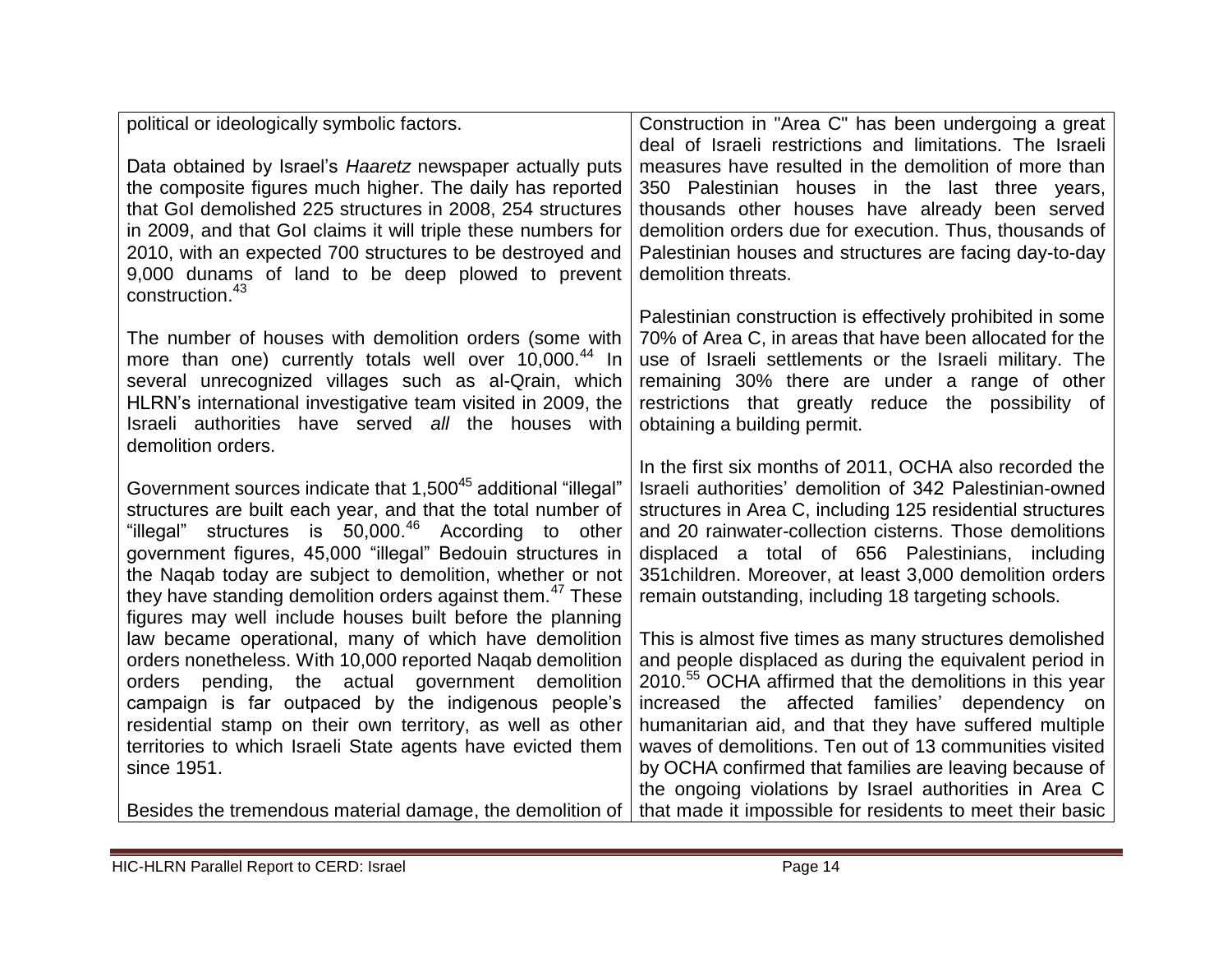| homes causes anguish, great financial loss and is a threat                                                              | needs or maintain their presence on the land. <sup>56</sup>                                                 |
|-------------------------------------------------------------------------------------------------------------------------|-------------------------------------------------------------------------------------------------------------|
| to health, particularly of children of the affected family. The                                                         |                                                                                                             |
| deplorable standards of housing in the unrecognized                                                                     | In its emergency appeal at end-2010, UNRWA reported                                                         |
| villages are very substantially due to the threat of                                                                    | that, in West Bank, more than 600 people were                                                               |
| demolition: Houses are built and rebuilt furtively, using                                                               | displaced due to demolitions and evictions in 2010, and                                                     |
| cheap materials and often avoiding the use of "permanent"                                                               | 368,000 persons in 182 communities were directly                                                            |
| materials (i.e., masonry and timber) that are more likely to<br>be demolished. Houses are small, with high levels of    | affected by the Separation Wall. Also,<br>those<br>communities continue to face social, political and other |
| overcrowding.                                                                                                           | the<br>Israeli<br>authorities.<br>from<br>Land<br>pressures                                                 |
|                                                                                                                         | expropriation, settlement building, home demolitions                                                        |
| Much of the precarious nature of housing continues for                                                                  | and discriminatory planning have left 13% of East                                                           |
| communities from the 108 villages and habitations that the                                                              | Jerusalem and only 1% of Area C zoned for Palestinian                                                       |
| Israeli army and authorities depopulated in 1951–53. They                                                               | construction.                                                                                               |
| were forcibly resettled into an area known as al-siyaj (the                                                             |                                                                                                             |
| enclosure). <sup>48</sup>                                                                                               | Bedouins in Area C are the most-vulnerable and most-                                                        |
|                                                                                                                         | marginalized communities there, subject to gross                                                            |
| As early as the 1950's, dispersed Bedouins began to reform                                                              | violations as result of the "closure system" that was                                                       |
| communities (known as "pzūra," in Hebrew, or "scatterings")                                                             | applied by the Israeli occupation. UNRWA has declared                                                       |
| and today official sources count 62,500 people in such                                                                  | the Bedouins in West Bank to be an "endangered"                                                             |
| unrecognized villages. Their makeshift constructions built of                                                           | ethnic group. <sup>57</sup>                                                                                 |
| stone, corrugated iron and tin, as well as tents, are                                                                   |                                                                                                             |
| considered as "illegal," because they occur outside of                                                                  | In Area C, especially through summer 2011, Bedouin                                                          |
| established planning zone and mechanisms, and without<br>building permits.                                              | Palestinians have been targeted by aggressive Israeli<br>policies aimed at pushing them (among<br>other     |
|                                                                                                                         | Palestinian communities) out of Area C. Eleven of the                                                       |
| Israel's Goldberg Commission for Regulating Bedouin                                                                     | 12<br><b>Bedouin</b><br>communities<br>active<br>received                                                   |
| Settlement in the Nagab reported the conditions there:                                                                  | demolition/displacement orders. Although injunctions                                                        |
|                                                                                                                         | have been obtained, temporarily freezing demolition                                                         |
| As the villages are unrecognized, they receive no municipal<br>budget, they have no system of local government, and the | orders, the orders may be reactivated at any time. They                                                     |
| residents do not pay municipal taxes. As they have no                                                                   | also face the possibility of additional orders being issued                                                 |
| approved plan, they cannot receive planning permission,                                                                 | against the communities.                                                                                    |
| the State prohibits all building and all current structures are                                                         |                                                                                                             |
| illegal. The population in these villages does not receive                                                              | Families receiving a second demolition/displacement                                                         |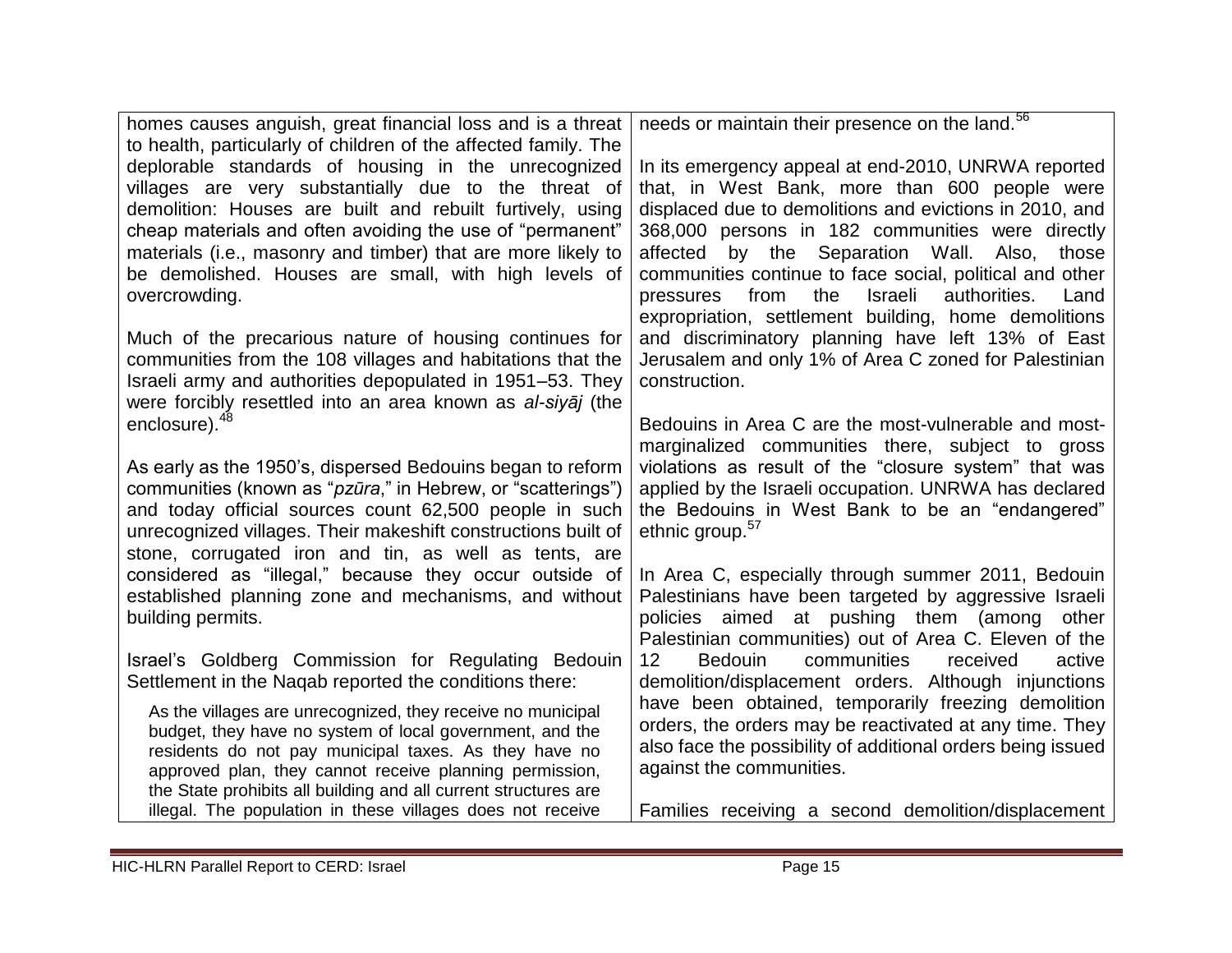| orderly government services, and they do not have basic<br>infrastructure (water, electricity, sewage, roads and so<br>forth). The water situation is deplorable; water is of poor<br>quality and inadequate availability, and only a portion of the<br>inhabitants are connected through private piping to the<br>mains supply on the main roads. The rest have to bring<br>water over long distances in containers. <sup>49</sup>                                                                                                                                     | order are often only given three days to leave their<br>house. Such is particularly problematic if the order is<br>issued on a weekend (Thursday for example, while<br>official departments are not open on Fridays and<br>Saturdays), as then there is no opportunity for legal<br>intervention. Social fragmentation is a consequence of<br>Israeli policies aimed at limiting space for Bedouin<br>communities to reside in. Due to limited space, the |
|-------------------------------------------------------------------------------------------------------------------------------------------------------------------------------------------------------------------------------------------------------------------------------------------------------------------------------------------------------------------------------------------------------------------------------------------------------------------------------------------------------------------------------------------------------------------------|-----------------------------------------------------------------------------------------------------------------------------------------------------------------------------------------------------------------------------------------------------------------------------------------------------------------------------------------------------------------------------------------------------------------------------------------------------------|
| <b>JNF Forestation against the Villages</b>                                                                                                                                                                                                                                                                                                                                                                                                                                                                                                                             | communities had to disperse into smaller groups and                                                                                                                                                                                                                                                                                                                                                                                                       |
| The Jewish National Fund for the Land of Israel (JNF)<br>manages land and other properties "redeemed" by Israel for                                                                                                                                                                                                                                                                                                                                                                                                                                                     | settle into separate areas, also creating rivalry on both<br>tribal and personal levels. <sup>58</sup>                                                                                                                                                                                                                                                                                                                                                    |
| persons of "Jewish race or descendancy," in the words of<br>its charter. Among its methods, forestation ensures that the<br>lands remain under Jewish possession.                                                                                                                                                                                                                                                                                                                                                                                                       | In early 2010, the Israeli Civil Administration in the West<br>Bank responded to a petition by Regavim (National<br>Land Protection Trust) to continue Bedouin house<br>demolition, pledging to prioritize the destruction of:                                                                                                                                                                                                                            |
| Fulfilling part of the functions of State, the JNF is one of the<br>most powerful parastatal institutions in Israel. Not only does<br>JNF senior staff dominate the board of the ILA, the JNF's<br>claimed charitable status abroad has allowed it to collect<br>tax-exempt contributions that fund its activities. The JNF<br>forestation programs across historic Palestine have been<br>central to ensuring that the indigenous inhabitants-<br>including refugees of some 351 Palestinian villages that<br>Israeli forces depopulated in 1947–49—are prevented from | Houses or agricultural facilities built on land<br>a.<br>classified as "State Land."<br>Houses or facilities in proximity to Jewish settler<br>b.<br>colonies, the Separation Wall, or security zones, as<br>classified by the Israeli Civil Administration.<br>Houses within Palestinian communities located in<br>C.<br>"Area C" as per the interim agreements."                                                                                        |
| returning to their homes, villages and lands. JNF planting in<br>the Naqab has intensified with time, especially affecting<br>three unrecognized villages just outside the edge of the<br>siyāj: Twail Abū Jarwal, al-`Araqīb, and Karkūr.                                                                                                                                                                                                                                                                                                                              | And that will affect the Bedouin communities and they<br>will face eventual demolition and displacement by the<br>Civil Administration across Areas C. <sup>59</sup>                                                                                                                                                                                                                                                                                      |
| Forcefully removing residents in the early 1950s to allow for<br>"army manoeuvres" with the promise of their return six<br>months later, Israeli institutions and authorities have<br>prevented the residents' return ever since. After multiple                                                                                                                                                                                                                                                                                                                        | Israel controls approximately 90% of the Jordan Valley<br>and has "Judaized" it: 119 $km^2$ (12%) is held by 37<br>illegal settler colonies, housing 9,500 settlers; 318 km <sup>2</sup><br>(20%) comprise 26 declared "nature reserves" (only four<br>are open to the public); and 736 $km^2$ (46%) are closed                                                                                                                                           |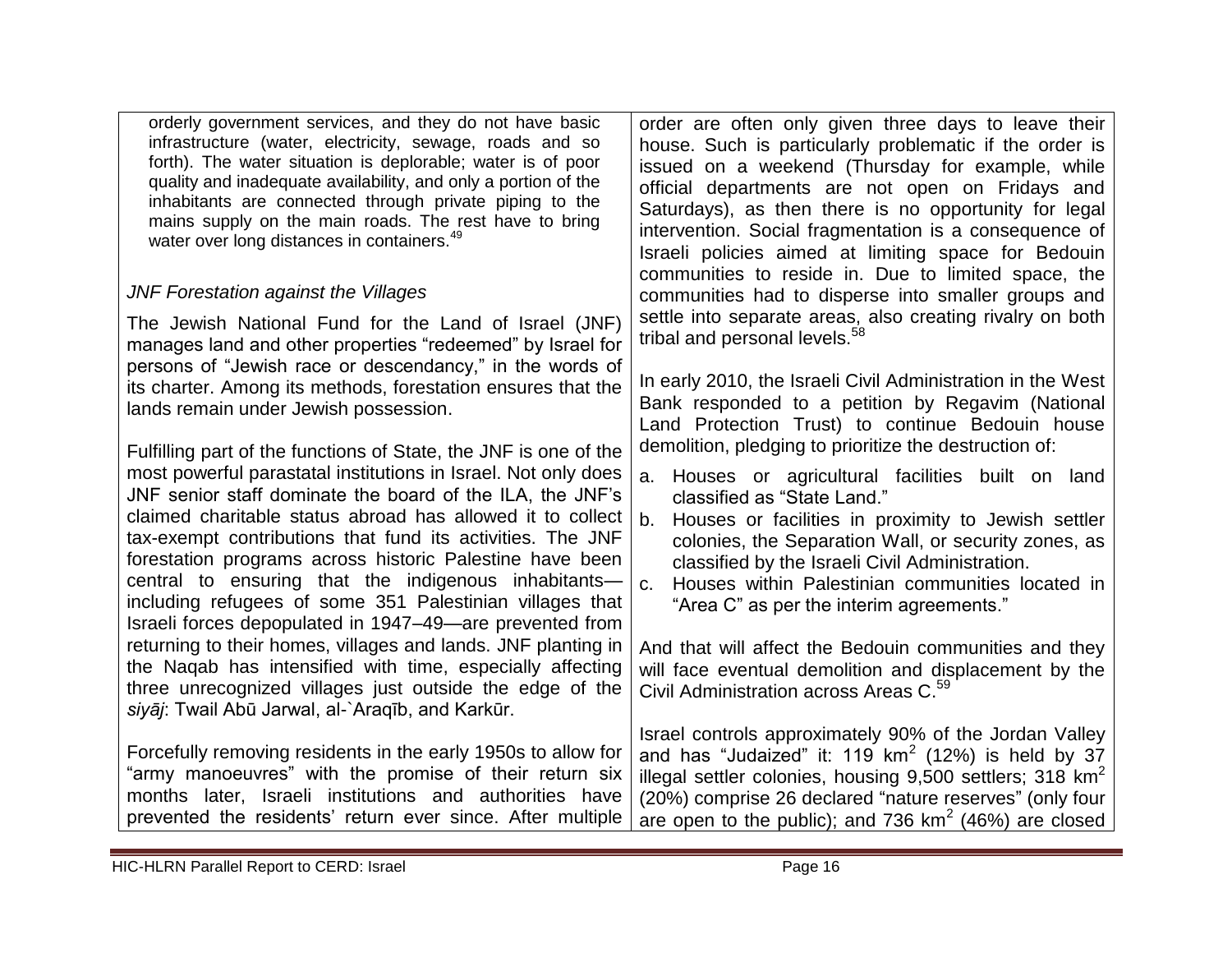displacements, some families of the Talālqa tribe decided ten years ago to join the few families remaining on the land of their original village of Twail Abū Jarwal, three miles away. The GoI responded by razing the rebuilt village to the ground "more than thirty times in the past few years." To impede the resurrection of the village, the JNF now is planting a forest on the village lands, as it has done over the ruins of many Palestinian villages depopulated in the course of the 1948 war. Israeli police threatened the people of Twail Abū Jarwal in March 2010 that more severe force will be used to evict them for good, without providing any housing solution for them.

Most of the al-`Uqbi tribe were forced off their traditional lands in al-`Araqīb and on to other Bedouin families' lands within the *siyāj*. Many now live in the unrecognized village of al-Qrain, where all houses remain under demolition orders. Meanwhile, the inhabitants possess Ottoman-period documents proving their ownership of the land and aerial photographs from the British Mandate period showing their cultivation of the same. To prevent the original residents from returning to their lands at al-`Araqīb, the JNF has been planting a forest since 1999. Its current project is to expand the "Ambassador's Forest" to cover the original village

On 3 March 2010, Member of Knesset Dov Hanin (Hadash) asked the Minister of Agriculture and Rural Development Shalom Simhon why the JNF is planting trees in the area of al-`Araqīb when the land is not designated as forest land, but for agriculture. Mr. Simhon replied that, despite the land's designation, the authorities have decided to plant a forest there, because wherever a forest has been planted, the "national" lands are "protected."

military zones.<sup>60</sup>

In Khirbet Yarza, located in the northern Jordan Valley, two Palestinian communities face a range of restrictions, including threats to physical safety by the Civil Administration as a result of the Israeli army's declaring that the area in which they live as a closed area for military training. In addition, the community has faced repeated waves of demolitions, including of the community's mosque due to the inability to obtain permission to build legally.<sup>61</sup>

In 2011, 60% of the total structures demolished were in pastoral communities. The affected residents represent over 80% of the total people displaced.<sup>62</sup>

In the West Bank, such vulnerable Palestinian communities are at risk from the Israel authorities, while also at risk from Jewish settler attacks supported by Israeli police, border guards, and Special Forces. Such attacks have targeted the Bedouins especially, seeking to remove and demolish their dwellings, in order to build Jewish settler colonies in their place.

Many Bedouins have suffered related injuries due to settlers' and police use of firearms, sound bombs, tear gas and beating with clubs, as well as carrying and dragging the Bedouins bodily to force them to abandon their dwellings, which are demolished and leveled immediately with Israeli bulldozers. Such incidents have occurred, for example, in Bi'r al-Maskūb and Wād Abū Hindī areas, where the victims were forced to move on the pretext of road construction. Other such attacks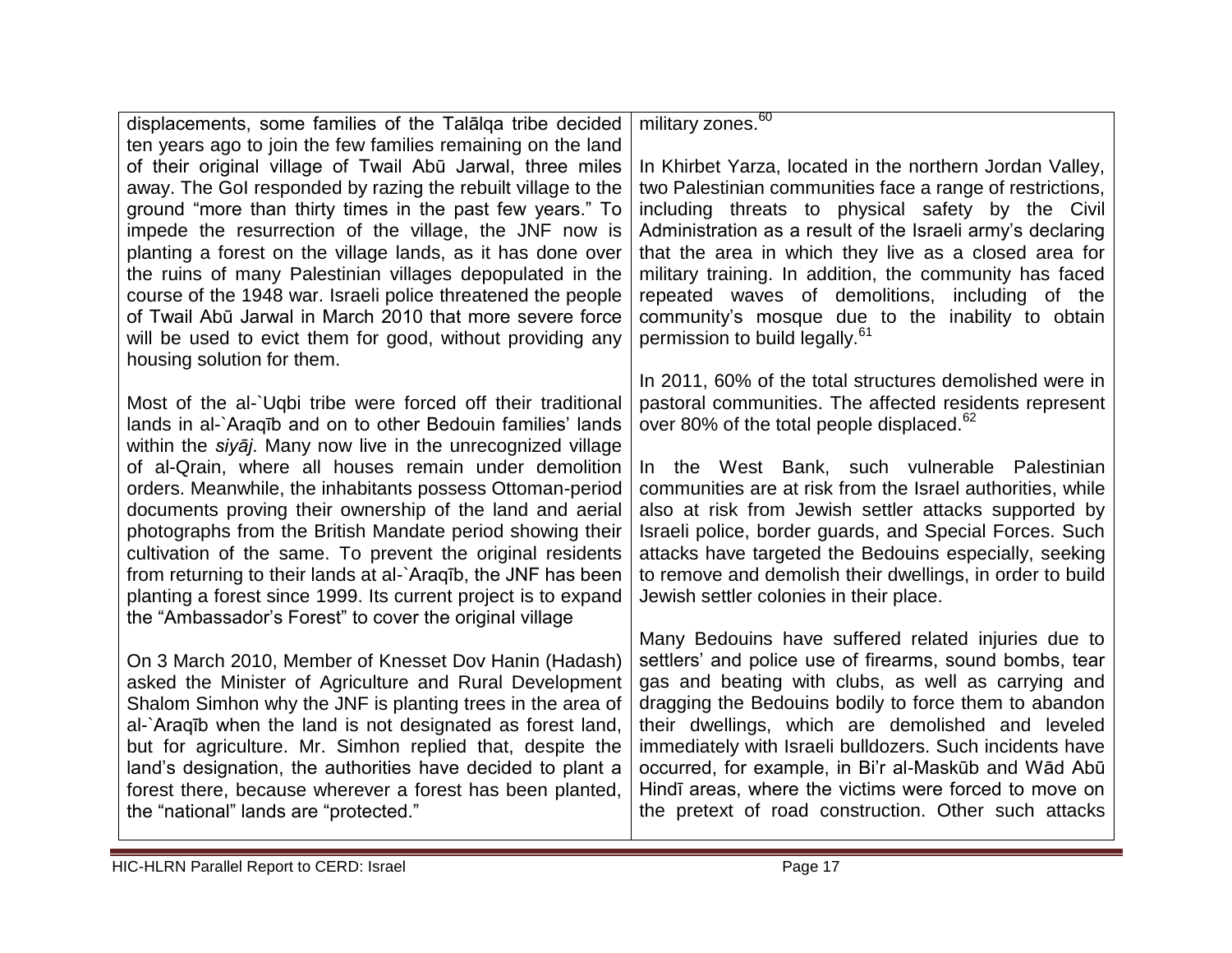| Inhabitants of al-Qrain now risk a third dispossession as<br>this village's land is planned to become another JNF forest<br>as well.                                                                                                                                                                                                                                                                                                                                                                                                                                                                                                                                                                                                                                                                                                                                                                                                                                                                                                                           | have taken place on al-`Azariyya (Bethany), `Anāta,<br>Hizma, Jabā' and Mukhmās village lands, in order to<br>establish or expand Jewish settler colonies. <sup>63</sup>                                                                                                                                                                                                                                                                                                                                                                                                                                                                                                                                                                                                                                                                                                                                                                                                                                      |
|----------------------------------------------------------------------------------------------------------------------------------------------------------------------------------------------------------------------------------------------------------------------------------------------------------------------------------------------------------------------------------------------------------------------------------------------------------------------------------------------------------------------------------------------------------------------------------------------------------------------------------------------------------------------------------------------------------------------------------------------------------------------------------------------------------------------------------------------------------------------------------------------------------------------------------------------------------------------------------------------------------------------------------------------------------------|---------------------------------------------------------------------------------------------------------------------------------------------------------------------------------------------------------------------------------------------------------------------------------------------------------------------------------------------------------------------------------------------------------------------------------------------------------------------------------------------------------------------------------------------------------------------------------------------------------------------------------------------------------------------------------------------------------------------------------------------------------------------------------------------------------------------------------------------------------------------------------------------------------------------------------------------------------------------------------------------------------------|
| n 27 July 2010, Israeli authorities demolished the entire<br>village of al-`Araqīb, destroying about 40 homes and<br>leaving approximately 300 Bedouin homeless. In the<br>process, many of the residents' cattle, trees and belongings<br>were lost. According to police spokesman<br>Mickey<br>Rosenfeld, the homes were considered "illegally built" and<br>"were destroyed in line with a court ruling issued 11 years<br>ago [that] was never implemented." At 05:00 AM on 10<br>August 2010, and for the third time in three weeks, the<br>Israeli Land Authority (ILA) demolished the rebuilt homes of<br>the residents of al-`Araqib. The residents had built<br>temporary shelters after each of the demolitions, but<br>authorities, using overwhelming force, demolished all of<br>these shelters. After all structures were destroyed in the<br>village, Israeli authorities confiscated all building materials<br>and removed them from the site. <sup>50</sup> By the time of this<br>publication, this scenario has played itself out 21 times. | Many such violations also are related to the Separation<br>Wall. One 2008 example affected the Ka'abnah<br>community on the lands of Mukhmas village, northeast<br>of Jerusalem, in the area known as Baga'a. There<br>Muhammad from the Ka'abnah clan reported that a<br>large military force accompanied by a military bulldozer<br>came on 2 January 2008 and started to break down 13-<br>14 barracks, including five housing barracks and<br>another one for keeping livestock. As a result, the<br>dwellings of Omar `Arar and Sulaiman Salman were<br>demolished and they were not allowed to evacuate any<br>piece of their furniture. The families and the sheep were<br>left in the open air. $64$<br>On other hand, in the olive-picking season 2011, more<br>than 70 aggressions resulted in burning more than<br>3,408 olive trees. <sup>65</sup> In October 2011 alone, Jewish<br>settlers burned 2,600 olive trees. 53% of the losses<br>were sustained in Nablus Province, followed by Salfit |
|                                                                                                                                                                                                                                                                                                                                                                                                                                                                                                                                                                                                                                                                                                                                                                                                                                                                                                                                                                                                                                                                | Province at 24%, while most of the attacks were carried<br>out by settlers in cooperation with Israeli occupation<br>soldiers. <sup>66</sup>                                                                                                                                                                                                                                                                                                                                                                                                                                                                                                                                                                                                                                                                                                                                                                                                                                                                  |
|                                                                                                                                                                                                                                                                                                                                                                                                                                                                                                                                                                                                                                                                                                                                                                                                                                                                                                                                                                                                                                                                | In Jerusalem during 2001-2011, the Israeli government<br>has demolished 1,059 residential and nonresidential<br>structures, displacing approximately 4,865 persons. <sup>67</sup>                                                                                                                                                                                                                                                                                                                                                                                                                                                                                                                                                                                                                                                                                                                                                                                                                             |
|                                                                                                                                                                                                                                                                                                                                                                                                                                                                                                                                                                                                                                                                                                                                                                                                                                                                                                                                                                                                                                                                | Since 2000, the forced self-demolition, increasing where<br>Israeli authorities forced 289 persons to demolish their<br>houses by their own hands, and 2010 has witnessed 70<br>self-demolitions, the highest rate for any year to date. <sup>68</sup>                                                                                                                                                                                                                                                                                                                                                                                                                                                                                                                                                                                                                                                                                                                                                        |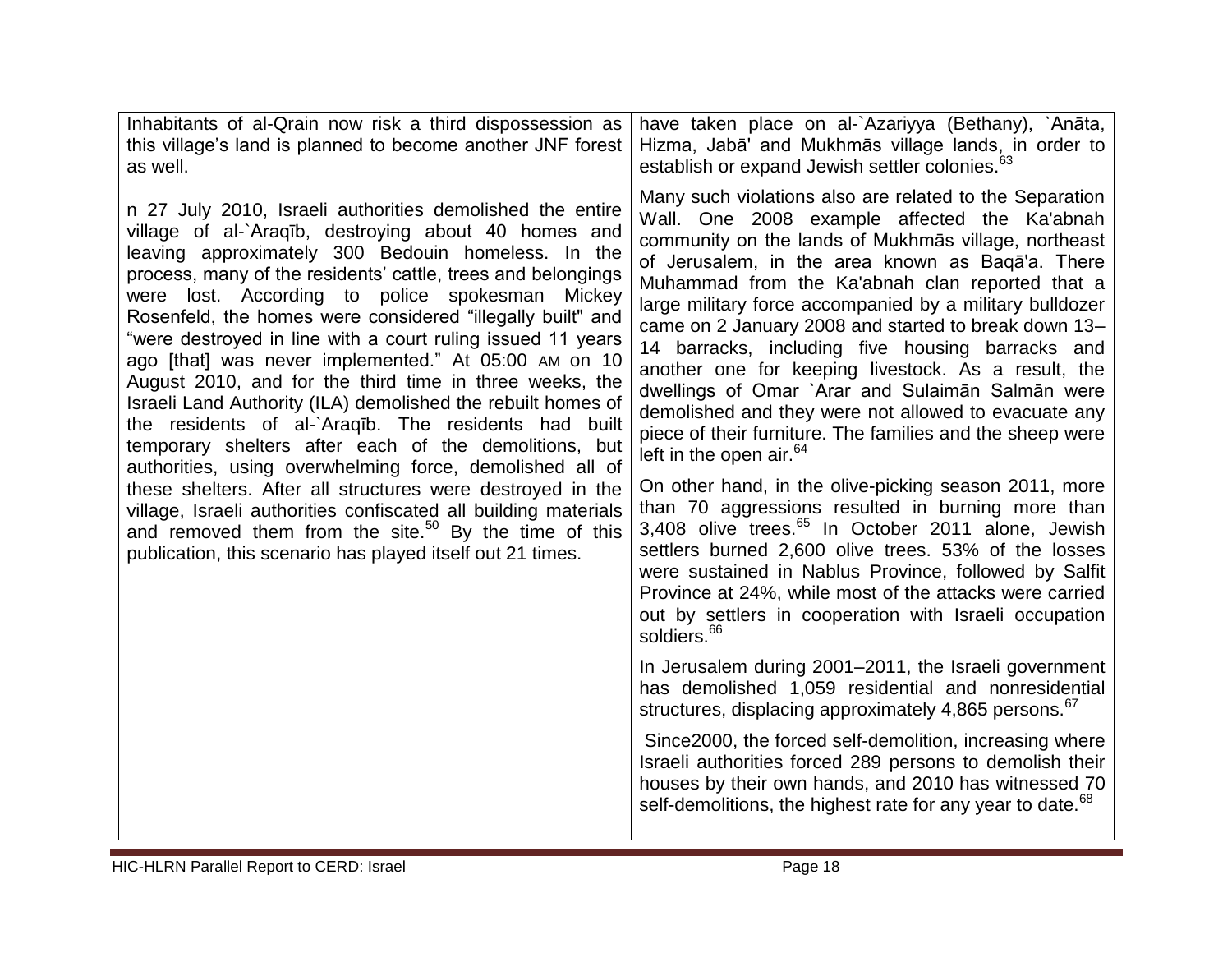**Demolitions of Palestinian Homes in Jerusalem. 2000–2011**





Source: Al-Maqdese for Society Development (MSD), "Report of House Demolitions in East Jerusalem 2011," 4 January 2012, at: <http://home.al-maqdese.org/attachment/000000388.pdf>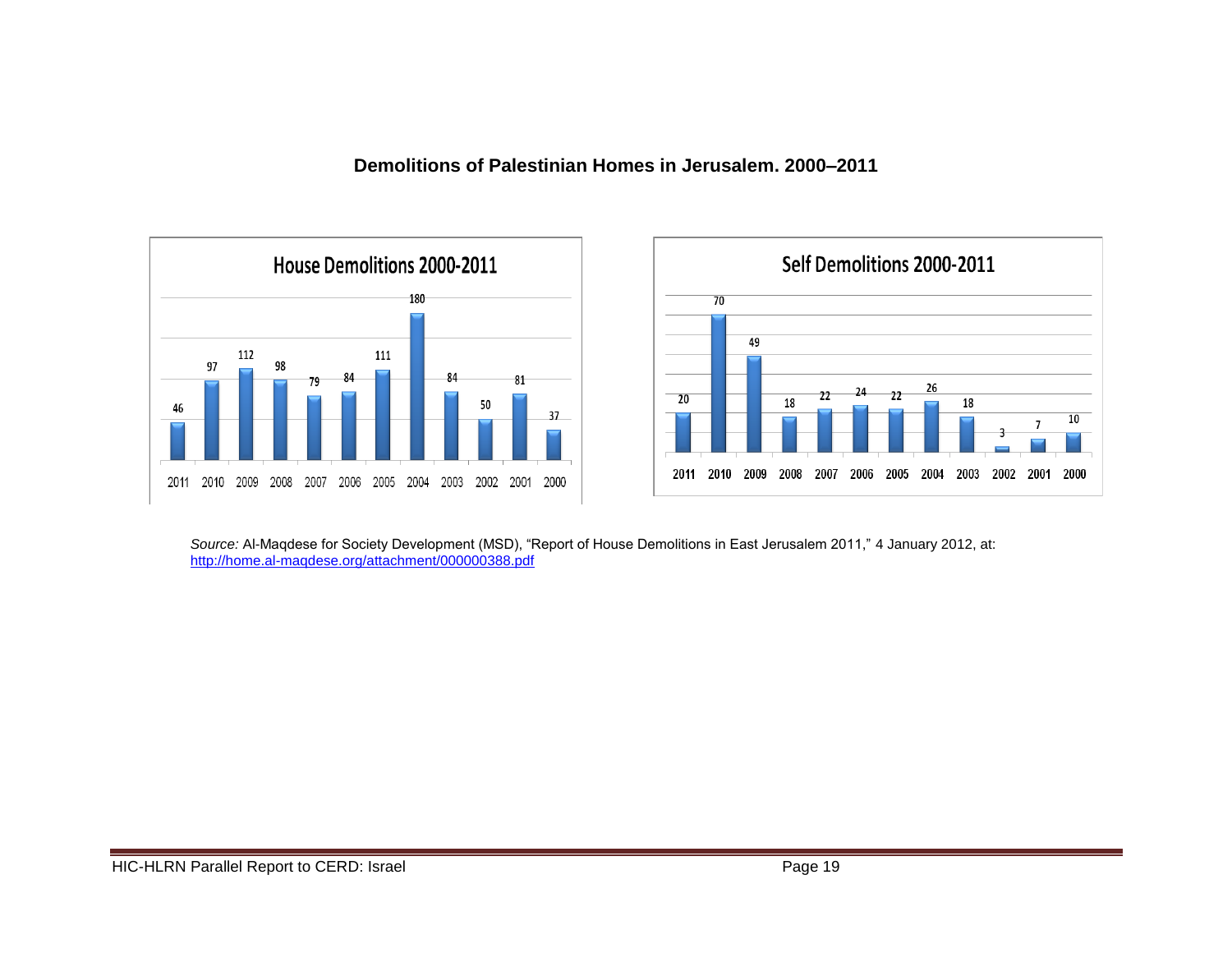|  |  |  |  |  | VI. The Right to Water: "National"-izing the Source of Life |
|--|--|--|--|--|-------------------------------------------------------------|
|--|--|--|--|--|-------------------------------------------------------------|

| Inside the State of Israel                                                                                                                                                                                                                                                                                                                                                                                                                                                                                                                                                                                                                                                                                                                                                                                       | <b>Under Israeli Occupation</b>                                                                                                                                                                                                                                                                                                                                                                                                                                                                                                                                                                                                                                                                                                                                                                                          |
|------------------------------------------------------------------------------------------------------------------------------------------------------------------------------------------------------------------------------------------------------------------------------------------------------------------------------------------------------------------------------------------------------------------------------------------------------------------------------------------------------------------------------------------------------------------------------------------------------------------------------------------------------------------------------------------------------------------------------------------------------------------------------------------------------------------|--------------------------------------------------------------------------------------------------------------------------------------------------------------------------------------------------------------------------------------------------------------------------------------------------------------------------------------------------------------------------------------------------------------------------------------------------------------------------------------------------------------------------------------------------------------------------------------------------------------------------------------------------------------------------------------------------------------------------------------------------------------------------------------------------------------------------|
| Water also is a strategic natural resource subject to<br>discriminatory distribution within Israel and the areas of<br>its effective control. The ultimate authority in water-<br>resource planning and management rests in the hands of<br>the Mekorot and Tahal Israeli water authorities. Those<br>two "national" organizations have been founded and<br>owned by other Jewish "national" institutions. The former<br>was established by the Jewish Agency, Histradūt, and<br>Jewish National Fund, the latter is majority owned by the<br>Israeli Government, with minority shares divided between<br>the Jewish National Fund and Jewish Agency. This<br>report provides explanations below on the distribution<br>policy and mechanisms of such "Jewish nationality"-<br>based discrimination in practice. | The State party has continued to deny the occupied<br>populations their right to control their own natural resources as<br>a function of its denial of Palestinian self-determination. For<br>41/ <sub>2</sub> decades of its military occupation, Israel has assumed<br>near complete control over all Palestinian water sources. In<br>1967, the occupation authorities destroyed more than 140<br>Palestinian wells in the Jordan Valley, to divert water through<br>"National"<br>Water<br>Carrier<br>(Mekorot).<br>Israel's<br><b>Israeli</b><br>discrimination in the allocation of water is part of the structural<br>oppression of the occupied people, perpetuating a system of<br>institutionalized discrimination, an unsustainable economy and<br>prohibiting any possibility of a viable Palestinian State. |
| The JNF's "Blueprint Negev" <sup>69</sup> looms as an example of<br>such an Israeli parastatal program in the southern Naqab<br>region with both private and Israeli government financing.<br>It favors Jewish settlers' implantation and development in<br>the ancestral lands and properties of the indigenous<br>Naqab population, which is still living marginally among<br>them and holding mere citizenship in Israel, having no                                                                                                                                                                                                                                                                                                                                                                           | Israel has confiscated many of occupied Golan's water<br>resources, preventing the local Arabs from using them. Local<br>water was piped to settlements and into Israel proper. Israel<br>also has dug wells adjacent to springs, thereby depleting the<br>run-off available for local farmers. Maximizing the remaining<br>water, farmers adopted new forms of irrigation, including<br>transforming the old canal system into a modern pipe system.                                                                                                                                                                                                                                                                                                                                                                    |
| bona fide "nationality" in the Jewish state.<br>In Concluding Observations Israel in its thirtieth session,<br>the Committee expressed that it was:<br>" deeply concerned about the continuing difference in<br>treatment between Jews and non-Jews, in particular<br>Arab and Bedouin communities who reached to 170,000                                                                                                                                                                                                                                                                                                                                                                                                                                                                                        | In Golan's Arab villages are four main kinds of water<br>resources: (1) underground springs that run year-round but<br>that Mekorot has reduced by tapping into them; (2) wells and<br>man-made pools that are privately owned, but that Israel<br>subjects to licensing and taxation; (3) Ram Lake in the vicinity<br>Masa`da (volcanic natural lake) containing 5mcm, but which<br>Israel restricts to allow irrigation of only 180 dunums of Arab                                                                                                                                                                                                                                                                                                                                                                     |

and a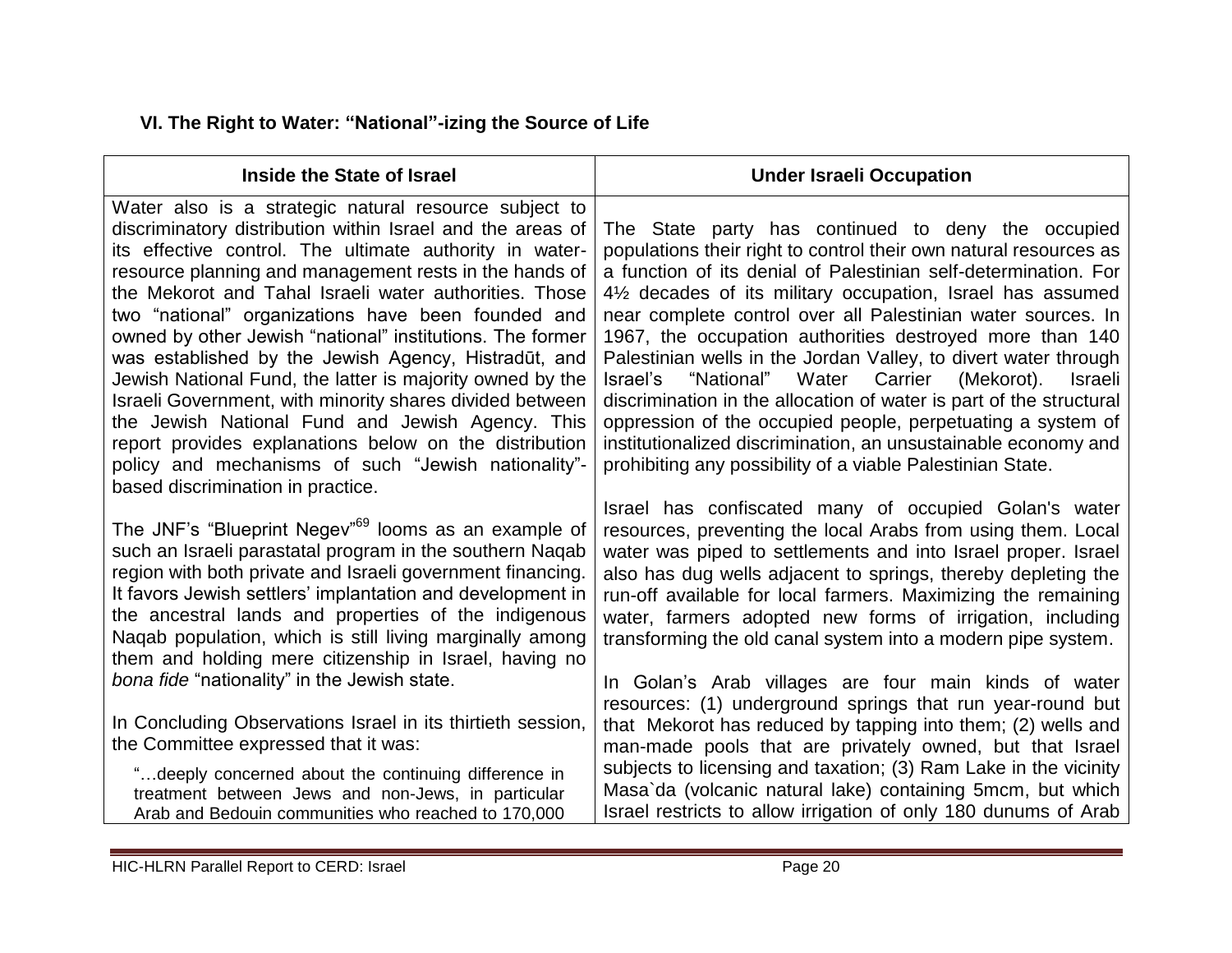| persons, with regard to their enjoyment of economic,       |
|------------------------------------------------------------|
| social and cultural rights in the State party's territory. |
| And its concern that the excessive emphasis upon the       |
| State as a "Jewish State" encourages discrimination and    |
| accords a second-class status to its non-Jewish            |
| citizens."This discriminatory attitude is apparent in the  |
| continuing lower standard of living of Israeli Arabs as a  |
| result, inter alia, of higher unemployment rates,          |
| restricted access to and participation in trade unions,    |
| lack of access to housing, water, electricity and health   |
| care and a lower level of education, despite the State     |
| party's efforts to close the gap. In this regard, the      |
| Committee expresses its concern that the State party's     |
| domestic legal order does not enshrine the general         |
| principles of equality and non-discrimination."70          |
|                                                            |

This observation reiterated the observation from the Committee's earlier nineteenth session, in which it noted:

―The Committee expresses concern that excessive emphasis upon the State as a "Jewish State" encourages discrimination and accords a second-class status to its non-Jewish citizens. The Committee notes with concern that the Government of Israel does not accord equal rights to its Arab citizens, although they comprise over 19 per cent of the total population. This discriminatory attitude is apparent in the lower standard of living of Israeli Arabs as a result, inter alia, of lack of access to housing, water, electricity and health care and their lower level of education. The Committee also notes with concern that despite the fact that the Arabic language has official status in law, it is not given equal importance in practice. $"^{71}$ 

However, the Committee's observations remain unheeded and unanswered for 13 years.

land, while the remaining water is piped to settlements in the Golan as far as 70 kilometers away; and (4) iron tanks that were built to collect rainwater.

Israel extended its civil law and administration to the Golan Heights in 1981, despite The Hague Regulations and Security Council prohibition.<sup>76</sup> Israel's Water Law (1959) appropriates all water resources to the State of Israel, and subjects all water use to GoI approval. Israel forbad Golani Arabs from drilling for water, metered and taxed the Arab-built rainwater collection tanks, then banned their construction since 1984. Ram Pool, is now closed to Arab use. Meanwhile, Israel allows its settlers to consume up to 17 times more water than Golani Arabs.

Israeli practices have depleted the availability of water for many communities in oPt. While 15% of the Palestinian population has no access to the water network, those who are access are subjected to the whims, cost, conditions and discriminatory premise of Mekorot.

The Israeli Army has damaged the water infrastructure in 202 communities and the water network in 255 communities. UNDP, the World Bank, UNESCO, and USAID estimate that the Israeli army has destroyed at least US\$7 million worth of West Bank water infrastructure in March–May 2002. <sup>77</sup> On 30 January 2003, the Israeli military destroyed two wells in Rafah, in the Gaza Strip, that provided nearly half of the city's drinking water supply. Furthermore, water tanker drivers and water maintenance personnel have been physically attacked and threatened by the Israeli army and illegal settlers.<sup>78</sup>

The Separation Wall across also a "water wall." Some of the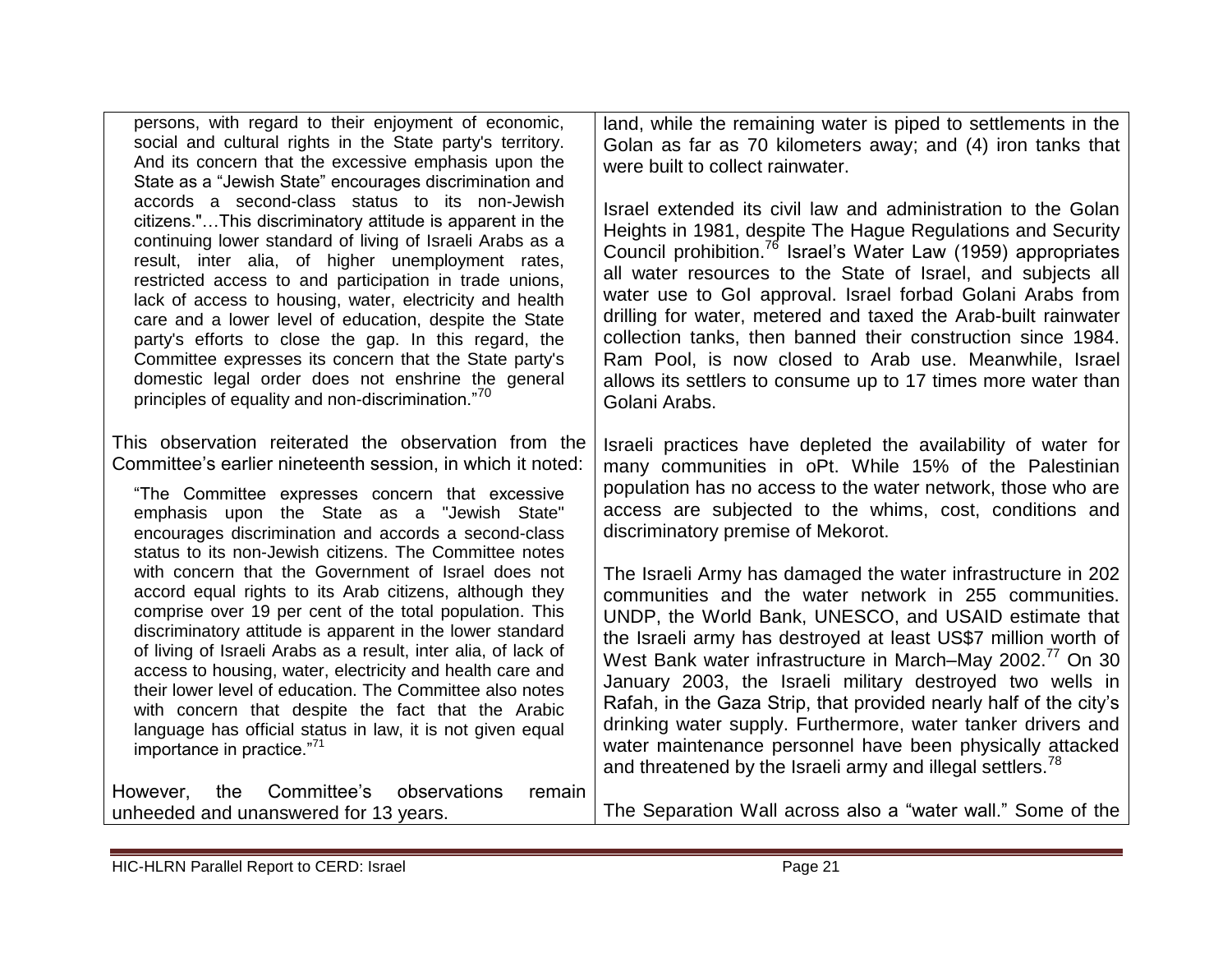| With a double standard operating as criteria for official<br>recognition of a settlement in Israel, it is clear that the<br>operative criterion denying the Arab villages their<br>statutory status and corresponding access to rights,<br>including public services such as water, is their lack of<br>Jewish nationality. <sup>72</sup>                                                                                                                                                                                                            | largest Israeli settlements (such as Ariel and Qedumin) are<br>built over the Western Mountain Aquifer, directly in the middle<br>of the northern West Bank agricultural districts. This is exactly<br>where the Separation Wall cuts deepest into Palestinian<br>territory to surround and annex this vital water source, which<br>has caused the villages of Falamiyya, in Qalqiliya District, and<br>nearby Jayyūs to lose its main source of water. There the                                                                                                                                                                                                                               |
|------------------------------------------------------------------------------------------------------------------------------------------------------------------------------------------------------------------------------------------------------------------------------------------------------------------------------------------------------------------------------------------------------------------------------------------------------------------------------------------------------------------------------------------------------|-------------------------------------------------------------------------------------------------------------------------------------------------------------------------------------------------------------------------------------------------------------------------------------------------------------------------------------------------------------------------------------------------------------------------------------------------------------------------------------------------------------------------------------------------------------------------------------------------------------------------------------------------------------------------------------------------|
| In 1982, Israel transferred the water infrastructure to the<br>Mekorot Company, the "national" water carrier and<br>affiliates, with a specific policy of denying clean and                                                                                                                                                                                                                                                                                                                                                                          | Separation Wall construction has destroyed or isolated from<br>their owners around 50 groundwater wells and over 200<br>cisterns. <sup>79</sup>                                                                                                                                                                                                                                                                                                                                                                                                                                                                                                                                                 |
| accessible water to the residents of the unrecognized<br>villages. The Water Commissioner<br>has<br>refused<br>applications of hundreds of families for Mekorot water<br>company connections. Many are forced to buy their<br>drinking water from a central location and pay for<br>transport in unhygienic metal containers or improvise<br>plastic hose connections from water access points                                                                                                                                                       | 184 localities in oPt do not have a public water network (31%<br>of total localities, and 220,763 persons), which represent<br>about 6.0% of the total population in the Palestinian Territory.<br>The main source of water for the localities connected to the<br>network was the Israeli source (Mekorot) (for 29% of the<br>localities connected to a water network). <sup>80</sup>                                                                                                                                                                                                                                                                                                          |
| located several kilometers away.<br>In the Naqab, even Israel's Goldberg Commission on<br>regularizing Bedouin villages reported the dire condition<br>of access to water in "unrecognized" villages. Water is of<br>poor quality and inadequate availability, and only a<br>portion of the inhabitants are connected through private<br>piping to the supply near the main roads. Some villages<br>have paid collectively for a one-inch water pipe<br>connection. The rest have to bring water over long<br>distances in containers. <sup>73</sup> | The situation in Gaza is worse than in West Bank. Gaza Strip<br>depends on the coastal underground water reservoir that lies<br>under the Mediterranean Sea between Rafah and Mount<br>Carmel, this groundwater is largely dependent on the<br>groundwater inside Israel, because of the flow of water in an<br>east-west direction into the reservoir. The amount of water<br>available to Palestinians in the Gaza Strip would be<br>reasonable had Israel not confiscated more than 80% of the<br>Palestinian groundwater to make up 20% of the Israelis' total<br>water consumption, which stands at 2 billion cubic meters per<br>annum. Due to this overextraction, the underground fresh |
| HLRN's investigative team reported the testimony by the<br>residents of Wādi al-Na`im suffering from unsafe water<br>and unavailable sanitation, that lead to unusually high<br>incidence of cancers and miscarriages among its fairly                                                                                                                                                                                                                                                                                                               | water source in Gaza will run dry within the next eight years. <sup>81</sup><br>The number of agricultural wells that illegally withdraw water<br>from the aquifer-many of them unregistered-has increased                                                                                                                                                                                                                                                                                                                                                                                                                                                                                      |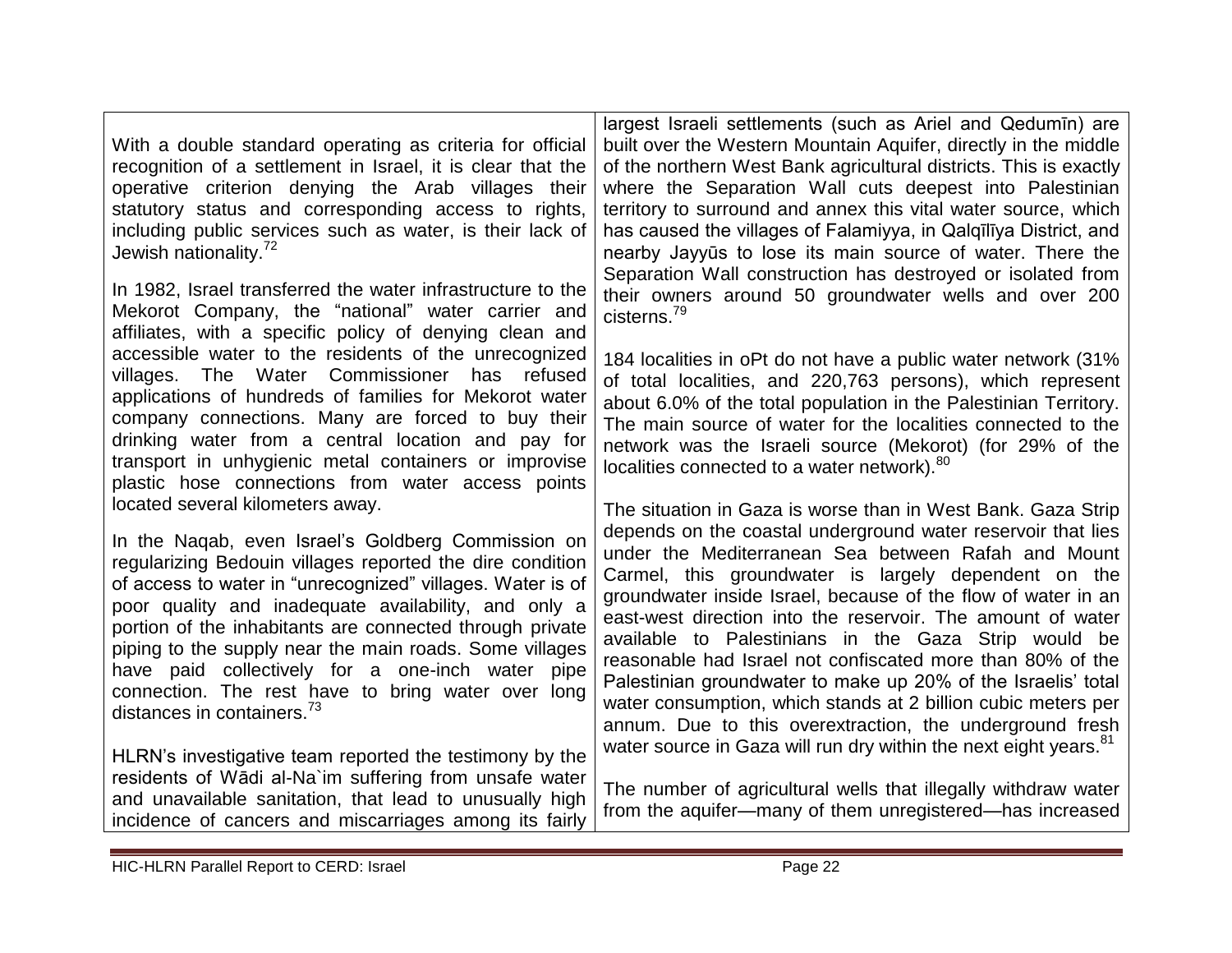| young population, as well as infections and dehydration.<br>Bedouin Arab citizens' water consumption is far below<br>the national norm. Illustratively, in 2003–04 the annual<br>water consumption (in cubic meters per person) in Israel<br>was 82, while that of the "unrecognized" villages was<br>24m. <sup>74</sup>    | to approximately 4,000 in the Gaza Strip. $82$ The supply of<br>water from Israel meanwhile has declined by approximately<br>half from 1998 to 2005, in breach of the Oslo Accords. Gaza's<br>wastewater treatment facilities are still vastly inadequate, with<br>80% of sewage being discharged untreated into the<br>environment. <sup>83</sup>                                                                                                                                                                                                                                                                                                                 |
|-----------------------------------------------------------------------------------------------------------------------------------------------------------------------------------------------------------------------------------------------------------------------------------------------------------------------------|--------------------------------------------------------------------------------------------------------------------------------------------------------------------------------------------------------------------------------------------------------------------------------------------------------------------------------------------------------------------------------------------------------------------------------------------------------------------------------------------------------------------------------------------------------------------------------------------------------------------------------------------------------------------|
| Numerous petitions and appeals submitted to the<br>Supreme Court from some unrecognized villages to claim<br>to access their rights to the water charged that the Israeli<br>authorities and Mekorot, had maintained a policy of<br>denying clean and accessible water to the residents of<br>these villages. <sup>75</sup> | In addition, Israeli missile strikes and ground incursions in<br>Gaza over this review period have repeatedly damaged and<br>destroyed pipelines, and Israeli forces have arrested, shot at,<br>and even killed maintenance personnel trying to carry out<br>infrastructure<br>repairs.<br>Inadequate<br>sewage<br>treatment<br>infrastructure and damage to wastewater and drinking water<br>pipelines have allowed sewage water to contaminate drinking<br>water supplies, leading to sharp increases in water borne<br>diseases in many areas. <sup>84</sup>                                                                                                    |
|                                                                                                                                                                                                                                                                                                                             | This deprivation is coupled with Israel's military destruction of<br>homes and infrastructure during its "Operation Cast Lead" in<br>2008–09. In that campaign, the Israeli air and ground actions<br>partially or fully destroyed 11,135 homes, 209 industrial<br>premises, 724 commercial establishments, 650 vehicles and<br>6,271 dunams (627.1 hectares) of agricultural land. However,<br>those gross violations in the context of armed conflict within<br>the State party's review period form part of a consistent<br>pattern demonstrated by its practice consistently as a matter<br>of policy and military doctrine since 10 March 1948. <sup>85</sup> |
|                                                                                                                                                                                                                                                                                                                             | This military component of the State party's practice has<br>greatly reinforced the material discrimination carried out to the<br>disadvantage of the indigenous Palestinian and other<br>occupied populations by other "legal" and institutionalized<br>means.                                                                                                                                                                                                                                                                                                                                                                                                    |

and a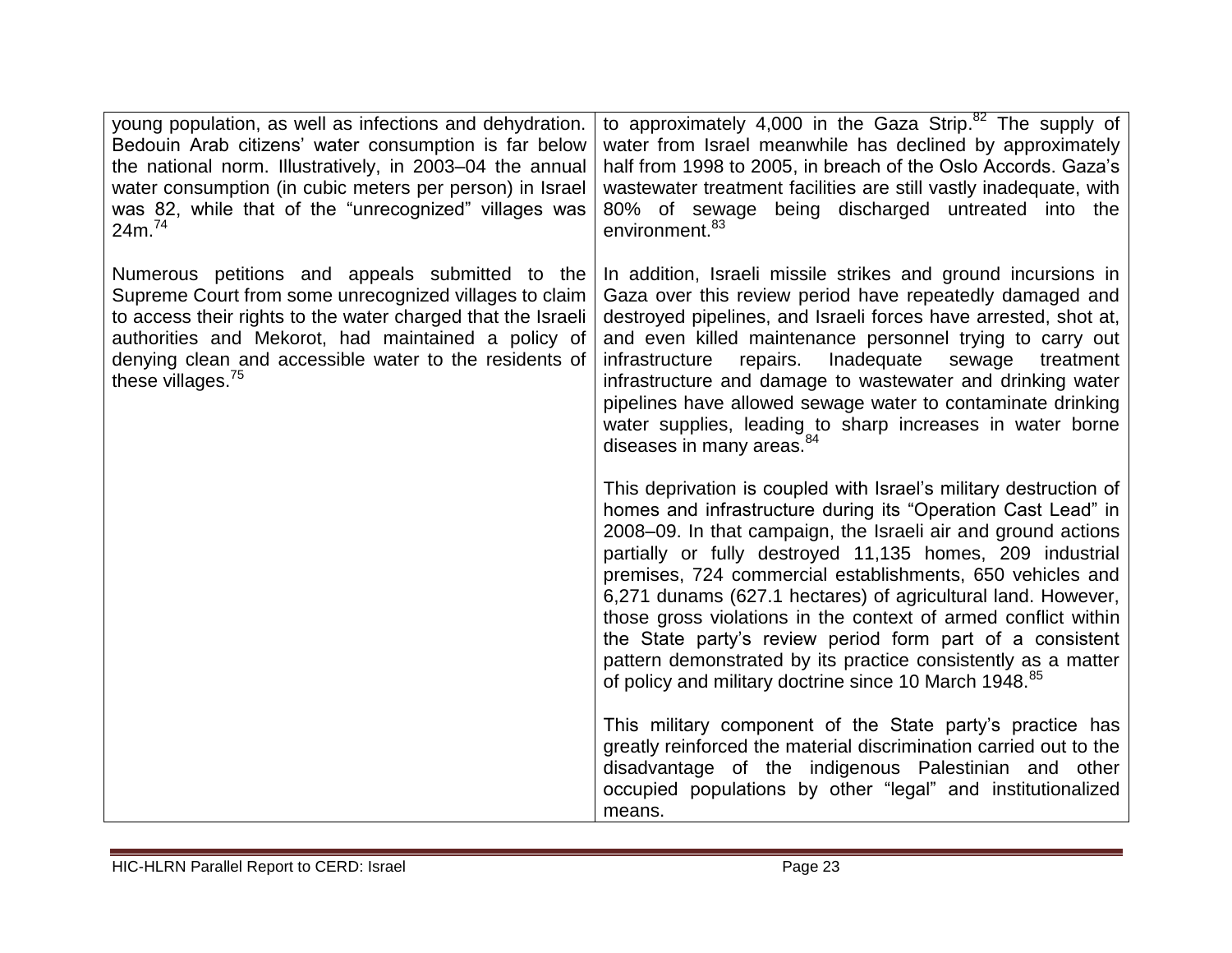#### **VII. Conclusion**

The social indicators of persons in Israel living under the poverty line, the discriminatory practices carried out by Israeli authorities in Area C of the West Bank, East Jerusalem, the blockade of Gaza, as well as the Israeli practices generally throughout the Golan Height and the oPt, deserve deep review and critical inquiry for the Committee's Concluding Observations. The relevant laws, institutions, policies and programs outlined in this parallel report demonstrate the pattern of institutionalized discrimination for the indigenous Palestinian and other Arab people under Israel's effective control, whether citizens of the State party or persons under occupation. In all areas under its jurisdiction and effective control, the State party breaches the Convention's Article 5(e)(iii) consistently through the practices of forced evictions, displacement, population transfer, demolishing homes, land grabbing and confiscation, as well as inequitable distribution of public goods and services that range from drinking water to urban planning.

The Housing and Land Rights Network of Habitat International Coalition (HIC-HLRN) and its constituent Member organizations compiling this parallel report urge the Committee to maintain the integrity of jurisprudence on the matter of this State party's implementation of the Covent. Within the treaty obligations to respect, protect and fulfill the human right to adequate housing, the State party continues to fundamentally breach Article 5(e)(iii), as well as the entire spirit and essence of the Covenant by institutionalizing discrimination in the form of a constructed "Jewish nationality," distinct from citizenship. By violating one of the over-riding principles of the human rights implementation (nondiscrimination), the State party has derogated a bundle of ESC rights for distinct categories of persons within its jurisdiction and areas of effective control. Notably also, in its last review, CERD also has issued five observations finding the State party in breach of its obligations to combat *apartheid*. 86

Despite the Committee's consistent attention and firm recommendations on these matters over the past decade, the State party has failed to respond to any of the Committee's recommendations or related questions. Besides violating the rights of persons guaranteed their rights under ICERD, this impunity goes to the very heart of the conflict affecting the State party and the region, as well as poses a fundamental obstacle to its victims' rights to remedy and reparations as affirmed in international law.

Moreover, the ICERD's reference to the Declaration on the Granting of Independence to Colonial Countries and Peoples, contained in General Assembly resolution 1514 (XV) of 14 December 1960 (preamble and Article 15), evokes the importance of selfdetermination as an over-riding principle of State implementation of human rights obligations. It must also be observed that the pattern of violations—in particular of Article 5(e)(iii)—is so sever as to prevent the Palestinian peoples exercise of its inalienable right to self-determination.

HIC-HLRN seizes this opportunity to extend its gratitude to the Committee for maintaining the integrity of the Convention on on the Elimination of All Forms of Racial Discrimination, and looks forward to providing any further information necessary to assist it in its task of upholding the covenanted rights of all.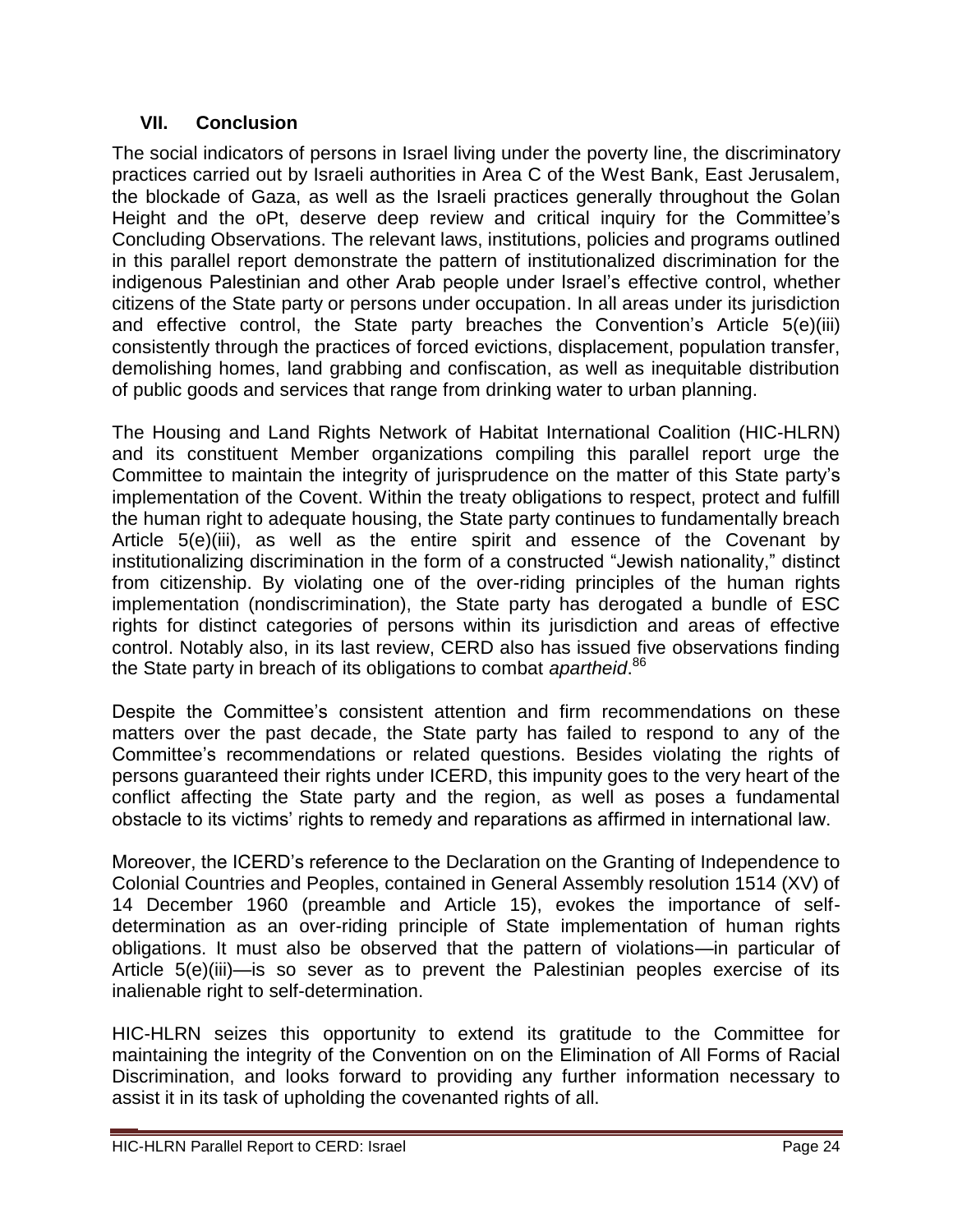#### **VIII. Endnotes:**

 $\overline{\phantom{a}}$ 

- 1 "Concluding Observations of the Committee on the Elimination of Racial Discrimination: Israel," CERD/ C/ISR/CO/13, 9 March 2007, paras. 32 and 34.
- 2 CESCR, "Concluding Observations: Israel," E/C.12/1/Add.27, 4 December 1998, para. 35, and repeated in E/C.12/1/Add.90, 26 June 2003, paras. 12 and 34.
- 3 See Virginia V. Tilley ed., *Occupation, colonialism, apartheid?: a re-assessment of Israel's practices in the occupied Palestinian territories under international law* (commissioned and coordinated by the Middle East Project (MEP) of the Democracy and Governance Programme, a research programme of the Human Sciences Research Council of South Africa), May 2009; and Findings of the Russell International Tribunal, Third international session – Cape Town, 5-7 November 2011, at:

[http://www.russelltribunalonpalestine.com/en/wp-content/uploads/2011/11/RToP-Cape-Town-full-findings3.pdf.](http://www.russelltribunalonpalestine.com/en/wp-content/uploads/2011/11/RToP-Cape-Town-full-findings3.pdf) <sup>4</sup> CERD (2007), op. cit., paras. 22, 23, 33, 34 and 35.

- 5 ―Basic Principles and Guidelines on the Right to a Remedy and Reparation for Victims of Gross Violations of International Human Rights Law and Serious Violations of International Humanitarian Law," A/RES/60/147, 21 March 2006.
- $^6$  See Salman Abu Sitta, "Village Points Inside & Outside Siyag" [map], Palestine Land Society (2010), annexed to HIC-HLRN, *The Goldberg Opportunity: a Chance for Human Rights –Based Statecraft in Israel* [The International Fact-finding Mission] (Cairo: HIC-HLRN, Middle East/North Africa Program, 2010), at: [http://www.hlrn.org/img/documents/Naqab%20FFM%20report%202010.pdf.](http://www.hlrn.org/img/documents/Naqab%20FFM%20report%202010.pdf)
- <sup>7</sup> Law of Citizenship and Entry into Israel, amended by Section 3A in 1980, recognizing ineligible nationalities as Lebanese, Syrian, Palestinian, Jordanian and Iranian. 8
- *Tamarin v. State of Israel* (1970) 26 P.D. I 197.

9 *Famann G* State of Islas, Nerre, 20 Fight 1911<br><sup>9</sup> Moshe Gorali, "So this Jew, Arab, Georgian and Samaritan go to court...The state denies there is any such nationality as 'Israeli'," Haaretz (28 December 2003), at: [http://www.haaretz.com/hasen/objects/pages/PrintArticleEn.jhtml?itemNo=376724;](http://www.haaretz.com/hasen/objects/pages/PrintArticleEn.jhtml?itemNo=376724) Uzi Ornan, "Apartheid Laws in Israel - The Art of The Obfuscatory Formulation," [Ha'aretz](http://student.cs.ucc.ie/cs1064/jabowen/IPSC/journals/Haaretz.php) [Hebrew] (17 may 1991), at: [http://cosmos.ucc.ie/cs1064/jabowen/IPSC/php/art.php?aid=1131;](http://cosmos.ucc.ie/cs1064/jabowen/IPSC/php/art.php?aid=1131) and Jonathan Cook, "Lawsuit Challenges Israel's Discriminatory Citizenship Definition," The National (Abu Dhabi) (06 April 2010), at: [http://electronicintifada.net/v2/article11187.shtml?utm\\_source=feedburner&utm\\_medium=feed&utm\\_campaign=F](http://electronicintifada.net/v2/article11187.shtml?utm_source=feedburner&utm_medium=feed&utm_campaign=Feed%3A+electronicIntifadaPalestine+%28Electronic+Intifada+%3A+Palestine+News%29) [eed%3A+electronicIntifadaPalestine+%28Electronic+Intifada+%3A+Palestine+News%29.](http://electronicintifada.net/v2/article11187.shtml?utm_source=feedburner&utm_medium=feed&utm_campaign=Feed%3A+electronicIntifadaPalestine+%28Electronic+Intifada+%3A+Palestine+News%29)<br>10 Jawish Netional Evant Anti-L

- Jewish National Fund Articles of Incorporation, Article 3(C) [emphasis added].
- $11$  Penal Law of Israel (626/1996), article 13(c).
- <sup>12</sup> HIC-HLRN, *The Goldberg Opportunity: a Chance for Human Rights –Based Statecraft in Israel* [The International Fact-finding Mission] (Cairo: HIC-HLRN, Middle East/North Africa Program, 2010), op. cit., p. 22, at: [http://www.hlrn.org/img/documents/Naqab%20FFM%20report%202010.pdf.](http://www.hlrn.org/img/documents/Naqab%20FFM%20report%202010.pdf)
- 13 "Concluding Observations of the Committee of Economic, Social and Cultural Rights: Israel," E/C.12/1/Add.27, 4 December 1998, para. 11.
- $14$  Ibid., para. 35.

15 W. Thomas Mallison, Jr., "The Zionist-Israel juridical claims to constitute the `Jewish people' entity and to confer membership in it: appraisal in public international law,‖ *The George Washington Law Review*, Vol. 32, No. 5 (1964).

- <sup>16</sup> CESCR (1998), op. cit., para. 11.
- 17 "General Recommendation No. 20: Non-discriminatory implementation of rights and freedoms (Art. 5)," 15 March 1996, para. 5.
- 18 "Concluding Observations of the Committee of Economic, Social and Cultural Rights: Israel," E/C.12/1/Add.90, 23 May 2003, para. 18.
- 19 "Concluding Observations of the Committee of Economic, Social and Cultural Rights: Israel," E/C.12/1/Add.27, 4 December 1998, op. cit., para. 13.
- Ibid., para. 36.
- <sup>21</sup> "Concluding observations of the Committee on Economic, Social and Cultural Rights: Israel," E/C.12/1/Add.69, 31 August 2001, para. 14.
- <sup>22</sup> See *Jewish Agency for Israel Yellow Pages*, at[: http://www.jafi.org.il/about/abroad.htm](http://www.jafi.org.il/about/abroad.htm).
- 23 Josh Nathan-Kazis, "JNF Challenged on Discrimination, But No Precedent Bars Group's Land Sale Restrictions in Israel," (*The Jewish Daily*) Forward (20 April 2011), at:
- [http://www.forward.com/articles/137187/#ixzz1aVSlUy5g.](http://www.forward.com/articles/137187/#ixzz1aVSlUy5g) See also Uri Davis, "Apartheid Israel: The Jewish National Fund," (April 2006), at: [http://www.uridavis.info/jewish\\_national\\_fund\\_apartheid\\_israel.htm;](http://www.uridavis.info/jewish_national_fund_apartheid_israel.htm) "Exposing the Jewish National Fund (JNF)," *Independent Jewish Voices / Voix Juives Indépendents*, at:

<http://ijvcanada.org/exposing-the-jewish-national-fund-jnf-charity-causing-death-and-destruction/>; "The Jewish National Fund,' A Parastatal Organization Chartered to Dispossess and Discriminate," at: [www.hic](http://www.hic-mena.org/documents/JNF%20factsheet.pdf)[mena.org/documents/JNF%20factsheet.pdf.](http://www.hic-mena.org/documents/JNF%20factsheet.pdf) For analysis of the operations of Israeli parastatal organizations as tax-exempt charities in the United States, see Grant Smith, *America's Defense Line: The Justice Department's*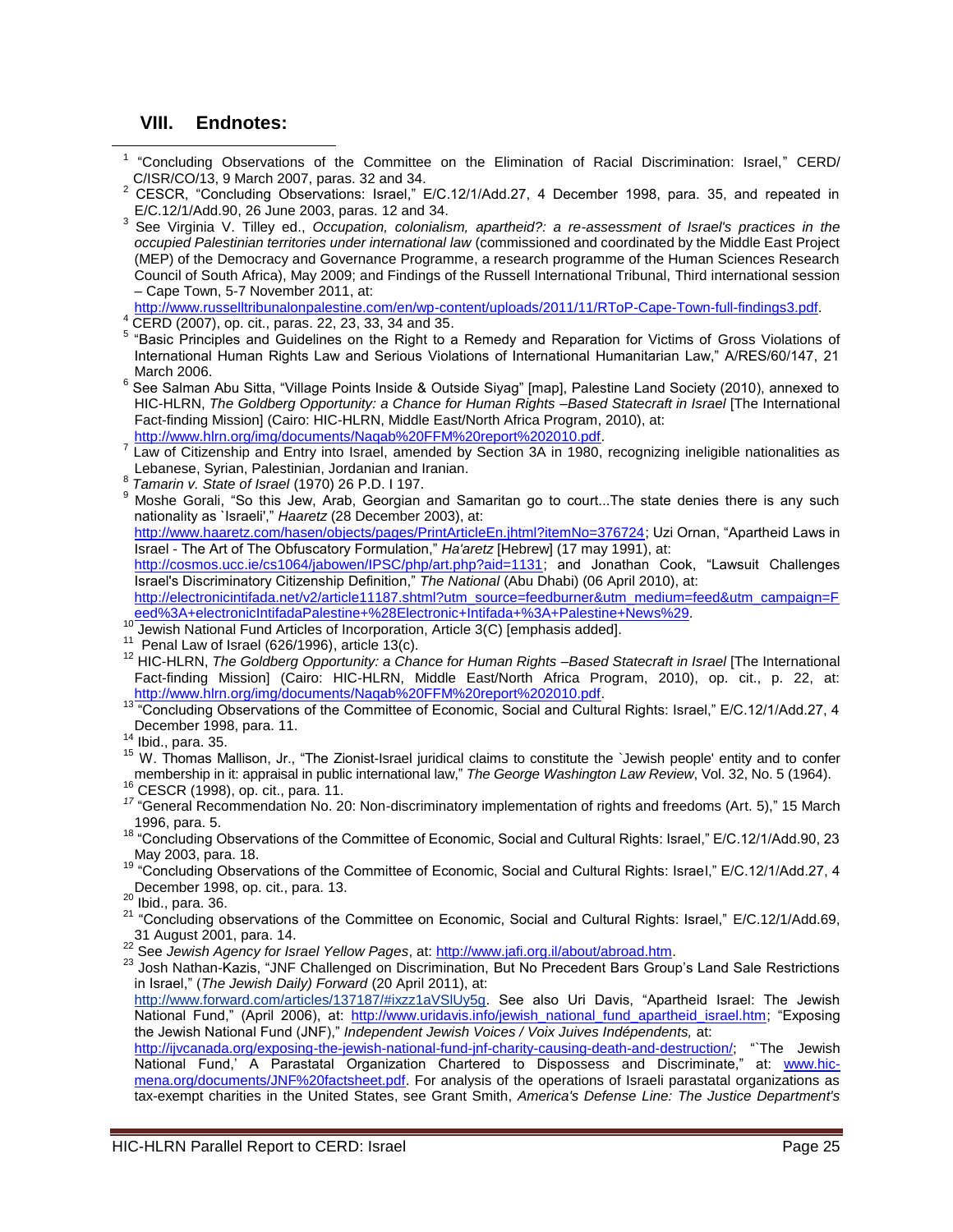*Battle to Register the Israel Lobby as Agents of a Foreign Government* (Washington: Institute for Research,  $24^{2008}$ .

Geremy Forman and Alexandre (Sandy) Kedar, "From Arab land to `Israel Lands': the legal dispossession of the Palestinians displaced by Israel in the wake of 1948," *Environment and Planning D: Society and Space*, Vol. 22  $(2004)$ , pp. 809–30.<br><sup>28</sup> The  $\Omega$ 

The Organization for Economic and Co-operation and Development (OECD), "Israel: a divided society results of a review of labour market and social policy," 2010, p. 2, at: [http://www.oecd.org/dataoecd/0/40/44394444.pdf;](http://www.oecd.org/dataoecd/0/40/44394444.pdf) also "Policy Brief, Economic Survey of Israel," 2009, p. 7, at: <http://www.oecd.org/dataoecd/41/30/44383721.pdf>.

<sup>30</sup> HIC-HLRN, *The Goldberg Opportunity*, op. cit., p. 2.

 $\overline{\phantom{a}}$ 

33 The Special Rapporteur on the right to food Olivier De Schütter, Special Rapporteur on the right of everyone to the enjoyment of the highest attainable standard of physical and mental health Anand Grover, Special Rapporteur on the human right to safe drinking water and sanitation Catarina de Albuquerque, Special Rapporteur on extreme poverty and human rights María Magdalena Sepúlveda Carmona, and Special Rapporteur on the situation of human rights on Palestinian territories occupied since 1967 Richard Falk. Statement, 13 September 2011, at:<http://www.ohchr.org/EN/NewsEvents/Pages/DisplayNews.aspx?NewsID=11363&LangID=E><br>34 Ibid 1 <sup>34</sup> Ibid.

- <sup>39</sup> Data are scarce for the period preceding 1993. See *Goldberg Opportunity*, op.cit., p.18.
- <sup>40</sup> Based on an estimate of 6.8 persons per household.
- <sup>41</sup> HRW, op. cit., Appendix B, citing RCUV.

<sup>44</sup>*Goldberg Opportunity*, op.cit., p.19.

- <sup>46</sup> Goldberg Commission Report (GCR), para. 68. However, this number may be an overestimate. Information available to the investigative team is that those structures in the unrecognized villages number about 12, 500. An overall total is cited as 40,000 as of 2005. Yahel, op cit., note 66.
- Werlain total is cried as 40,000 as of 2000. Tarrol, op car, new 2001<br><sup>47</sup> Uri Tal, "Metropolitan-plans for the Bedouin Settlements in the Negev," Knesset Center for Research and Information [in Hebrew], 3 December 2006, at:

[http://www.knesset.gov.il/mmm/doc.asp?doc=m01668&type=pdf.](http://www.knesset.gov.il/mmm/doc.asp?doc=m01668&type=pdf) See also letter to Human Rights Watch from Ministry of Justice, 23 July 2007.

50 See Yeela Ranaan, "Bulldozers, Trees and Villas: The Expulsion of the Bedouin Continues," Tarabut Hithabrut, 2 November 2009, at: [http://www.tarabut.info/en/article/arakib/;](http://www.tarabut.info/en/article/arakib/) and "The Role of the Jewish National Fund in Impeding Land Rights for the Bedouin Population in the Naqab," Al Majdal (winter–spring 2010), at: [http://www.badil.org/al-majdal/item/1406-ranaan-int-naqab?Impl=component\\$print=1.](http://www.badil.org/al-majdal/item/1406-ranaan-int-naqab?Impl=component$print=1)

<sup>24</sup> H.C. 2390/96 *Karsik v. State of Israel* 55(2), P.D. 625.

<sup>25</sup> A *dunam* = 1,000 square meters.

<sup>&</sup>lt;sup>26</sup> Jewish National Fund Articles of Incorporation, para. 3(1).<br><sup>27</sup> Cesamy Ferman and Alexandre (Sandy) Kodes "Fram Articles"

<sup>29</sup> National Insurance Institute, *Poverty and Social Gaps, Annual Report 2009*, November 2010, p. 5–7, at: [http://www.btl.gov.il/English%20Homepage/Publications/Poverty\\_Report/Documents/poverty%20report%202009.pdf](http://www.btl.gov.il/English%20Homepage/Publications/Poverty_Report/Documents/poverty%20report%202009.pdf).

<sup>31</sup> Ibid., p. 33.

<sup>32</sup> Palestinian Central Bureau of Statistics (PCBS), "Palestinian Household Expenditure and Consumption Survey," 2009, at: [http://www.pcbs.gov.ps/Portals/\\_pcbs/PressRelease/EXpend&Consm2010E.pdf.](http://www.pcbs.gov.ps/Portals/_pcbs/PressRelease/EXpend&Consm2010E.pdf)

<sup>35</sup> UNICEF, "Growing poverty in Gaza pushing children to work," 22 July 2009, at:

[http://www.unicef.org/infobycountry/oPt\\_50318.html.](http://www.unicef.org/infobycountry/oPt_50318.html)<br>36 Life on the Edge: The struggle to survive and the im-<sup>36</sup> *Life on the Edge: The struggle to survive and the impact of forced displacement in high risk areas of the occupied Palestinian territory* (London: Save the Children UK, June 2010), at: [http://www.savethechildren.org.uk/en/54\\_9515.htm.](http://www.savethechildren.org.uk/en/54_9515.htm)

<sup>37</sup> Thabet Abu Ras, "The Arab Bedouin in the Unrecognized Villages in the Naqab (Negev): Between the Hammer of Prawer and the Anvil of Goldberg," *Adalah's Newsletter*, Vol. 81 (April 2011), p. 5–6, at: [http://www.adalah.org/upfiles/2011/Thabet\\_English\\_2.pdf](http://www.adalah.org/upfiles/2011/Thabet_English_2.pdf)

<sup>&</sup>lt;sup>38</sup> Joseph Schechla, "The Invisible People Come to Light: Israel's 'Internally Displaced' and the 'Unrecognized Villages'," *Journal of Palestine Studies* (autumn 2001).

<http://weblaw.haifa.ac.il/he/Faculty/Kedar/lecdb/bedouins/416.pdf>

<sup>42</sup> Such as the few demolitions taking place in 2000–01 due to "ministerial policy." Havatzelet Yahel, "Land Disputes Between the Negev Bedouin," *Israel Studies* Vol. 11, No. 2 (2006), p. 9.

<sup>43</sup> Yanir Yagna, "Israel to Triple Demolition Rate for Illegal Bedouin Construction," Haaretz (18 February 2010), at: [http://www.haaretz.com/hasen/spages/1150664.html.](http://www.haaretz.com/hasen/spages/1150664.html)

 $45$  Yahel, op. cit., p. 5.

<sup>48</sup> See Salman Abu Sitta [map], op. cit.

<sup>49</sup> GCR, op. cit., p. 32, para. 63.

<sup>51</sup> ICAHD, *The Judaization of Palestine 2011: Displacement Trends*, January 2012, at: <http://www.scribd.com/iepshtain/d/78666859-The-Judaization-of-Palestine-2011-Displacement-Trends>.

 $52$  Ibid. p. 3.

<sup>53</sup> See The monthly reports issued by Land Research Center LRC at[: http://www.lrcj.org/Eng/site.php](http://www.lrcj.org/Eng/site.php)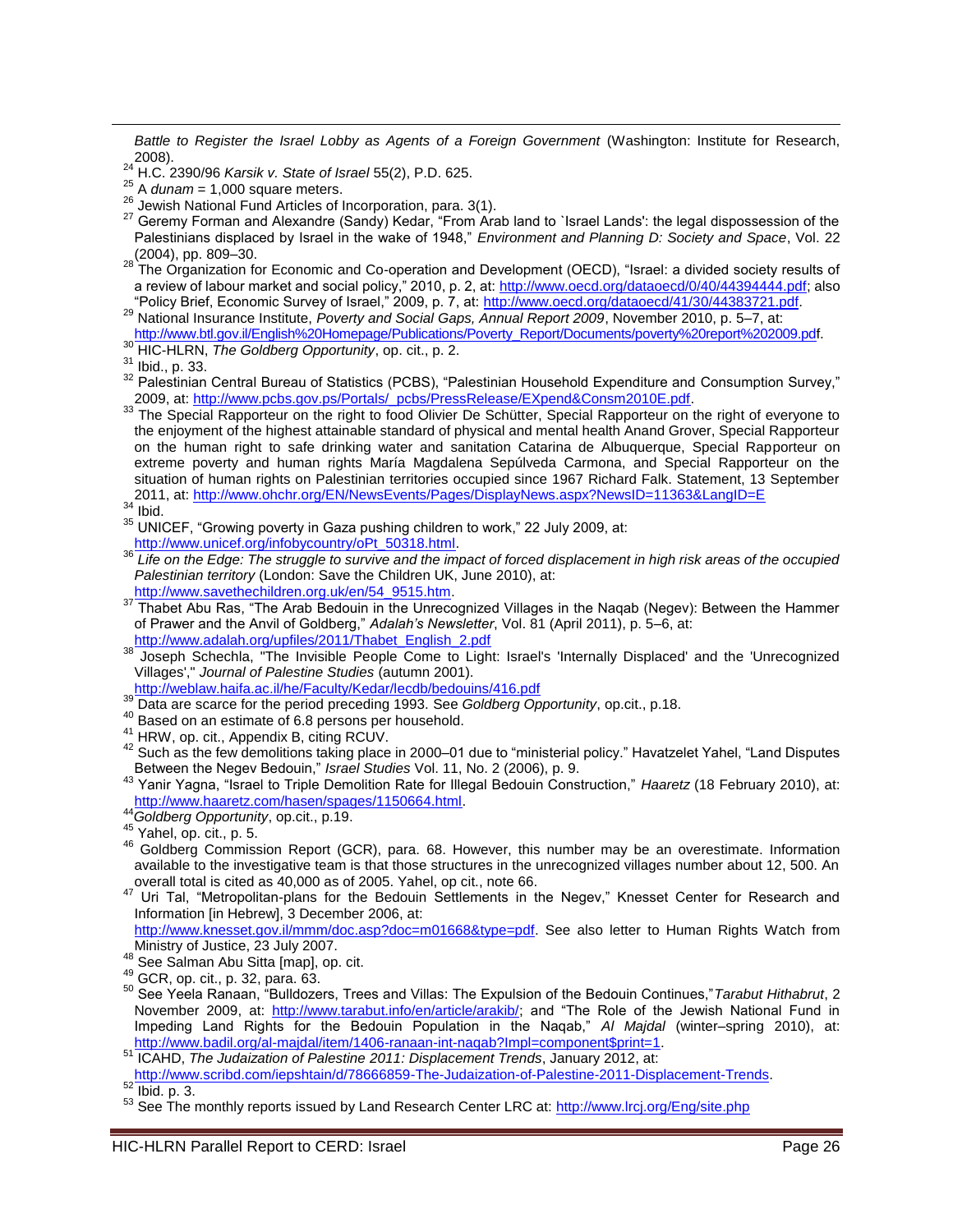54 OCHA, "Khirbet Tana: Large-scale Demolitions for a Third Time in Just over a Year," February 2011, at: [http://unispal.un.org/UNISPAL.NSF/0/9A55FFBA1724298B852578340057A2F0;](http://unispal.un.org/UNISPAL.NSF/0/9A55FFBA1724298B852578340057A2F0) International Solidarity<br>Movement, "Al -Agabah village wakes up to demolitions," 15 September 2011, at: Movement, "Al -Aqabah village wakes up to demolitions," 15 September 2011, at: [http://palsolidarity.org/2011/04/17450/;](http://palsolidarity.org/2011/04/17450/) and B'Tselem, "Civil Administration demolished Bedouin village of al-Farsiya, in the Jordan Valley," 12 August 2010, at: [http://www.btselem.org/planning\\_and\\_building/20100812\\_whole\\_village\\_demolished\\_in\\_jordan\\_valley.also](http://www.btselem.org/planning_and_building/20100812_whole_village_demolished_in_jordan_valley.also), Jordan Valley Solidarity "Al Farsiya denied access to water and threatened with demolition" 8 April 2011, at: <http://www.brightonpalestine.org/2011/node/539> <sup>55</sup> Displacement and Insecurity in Area C of the West bank, Special Focus**.** op. cit., p. 10, at: [http://www.alzaytouna.net/english/selections/2011/Displacement\\_Insecurity\\_WB-C\\_8-11.pdf](http://www.alzaytouna.net/english/selections/2011/Displacement_Insecurity_WB-C_8-11.pdf).<br>56 OCHA "Himppitation Fact" is a state of the security WB-C\_8-11.pdf. OCHA, "Humanitarian Fact sheet on Area C of the West Bank," July 2011, at: [http://reliefweb.int/sites/reliefweb.int/files/resources/Full%20Report\\_69.pdf](http://reliefweb.int/sites/reliefweb.int/files/resources/Full%20Report_69.pdf); also, "Displacement and Insecurity in Area C of the West bank, Special Focus," op. cit., p. 2.  $57$  UNRWA, "Emergency Appeal, 38<sup>th</sup> progress report, January–December 2010," July 2011, p. 8, at: <http://www.unrwa.org/userfiles/2011071851440.pdf> <sup>58</sup> Justice Legal Aid and Human Rights Center, "Banished Identity, Israel's Systematic Destruction of Palestinian Bedouins," (July 2011), p. 12, at: [http://www.mosaada.org/data\\_site\\_files/file/Banished%20Identity%20%2812%29.pdf](http://www.mosaada.org/data_site_files/file/Banished%20Identity%20%2812%29.pdf) <sup>59</sup> Ibid , p. 13. 60 ICAHD," The Judaization of Palestine 2011: Displacement Trends," op.cit. P4 61 B'Tselem - The Israeli Information Center for Human Rights in the Occupied Territories, "Israel demolishes dozens of Palestinian homes in Jordan Valley and southern Hebron hills," at: [http://www.btselem.org/topic](http://www.btselem.org/topic-page/21611-israel-demolishes-dozens-palestinian-homes-jordan-valley-and-southern-hebron-hills)[page/21611-israel-demolishes-dozens-palestinian-homes-jordan-valley-and-southern-hebron-hills](http://www.btselem.org/topic-page/21611-israel-demolishes-dozens-palestinian-homes-jordan-valley-and-southern-hebron-hills). 62 ICAHD," The Judaization of Palestine 2011: Displacement Trends," op.cit., p. 4. 63 Applied Research Institute Jerusalem (ARIJ), "Forced Displacement of Bedouins, an Ethnic Cleansing!" January 2008, at: [http://www.poica.org/editor/case\\_studies/view.php?recordID=1424.](http://www.poica.org/editor/case_studies/view.php?recordID=1424)  $64$  Ibid.

The Palestinian Information Center "PARC: Settlers burn 2600 Palestinian olive trees in October," 31 October 2011, at: at: at: [http://www.palestine](http://www.palestine-info.co.uk/En/default.aspx?xyz=U6Qq7k%2bcOd87MDI46m9rUxJEpMO%2bi1s7zHp9GJ7D151Q%2fNaZzM42GfkGZw6DJjVUgxHQoVSD%2fT0fKCNqMh7mSQvwZR15YYW3prHYaV2GxvNnykKuEHWNjRr5kK%2bVYKazutyuyu%2fUkJI%3d)[info.co.uk/En/default.aspx?xyz=U6Qq7k%2bcOd87MDI46m9rUxJEpMO%2bi1s7zHp9GJ7D151Q%2fNaZzM42Gf](http://www.palestine-info.co.uk/En/default.aspx?xyz=U6Qq7k%2bcOd87MDI46m9rUxJEpMO%2bi1s7zHp9GJ7D151Q%2fNaZzM42GfkGZw6DJjVUgxHQoVSD%2fT0fKCNqMh7mSQvwZR15YYW3prHYaV2GxvNnykKuEHWNjRr5kK%2bVYKazutyuyu%2fUkJI%3d) [kGZw6DJjVUgxHQoVSD%2fT0fKCNqMh7mSQvwZR15YYW3prHYaV2GxvNnykKuEHWNjRr5kK%2bVYKazutyu](http://www.palestine-info.co.uk/En/default.aspx?xyz=U6Qq7k%2bcOd87MDI46m9rUxJEpMO%2bi1s7zHp9GJ7D151Q%2fNaZzM42GfkGZw6DJjVUgxHQoVSD%2fT0fKCNqMh7mSQvwZR15YYW3prHYaV2GxvNnykKuEHWNjRr5kK%2bVYKazutyuyu%2fUkJI%3d)  $\frac{y_0 \rightarrow 2y_0 \vee 0 \vee x_0 \vee 0 \vee x_0 \vee 0 \vee x_0 \vee 0 \vee x_0 \vee 0 \vee x_0 \vee 0 \vee x_0 \vee 0 \vee x_0 \vee 0 \vee x_0 \vee 0 \vee x_0 \vee 0 \vee x_0 \vee 0 \vee x_0 \vee 0 \vee x_0 \vee x_0 \vee 0 \vee x_0 \vee x_0 \vee x_0 \vee x_0 \vee x_0 \vee x_0 \vee x_0 \vee x_0 \vee x_0 \vee x_0 \vee x$ 

Al-Magdese for Society and Development (MSD), "Report of House Demolitions in East Jerusalem 2011," 4 January 2012, at[: http://home.al-maqdese.org/attachment/000000388.pdf](http://home.al-maqdese.org/attachment/000000388.pdf)

 $68$  Ibid. Page  $(6)$ 

 $\overline{\phantom{a}}$ 

[http://www2.ohchr.org/english/bodies/cescr/docs/ngos/ARDC\\_ISRAEL\\_CESCR47.pdf;](http://www2.ohchr.org/english/bodies/cescr/docs/ngos/ARDC_ISRAEL_CESCR47.pdf) while, the Civic Coalition for Palestinian Rights in Jerusalem addressed the situation of Palestinian families in East Jerusalem, p. 2–3, at:

[http://www.cesr.org/downloads/Thirsting%20for%20Justice%20-%20Right%20to%20Water%20in%20OPTs.pdf.](http://www.cesr.org/downloads/Thirsting%20for%20Justice%20-%20Right%20to%20Water%20in%20OPTs.pdf)

<sup>76</sup> The Hague Regulations, Article 43; S/RES/497 (1981), 17 December 1981.

 $78$  UN Environment Programme, "Desk Study on the Environment in the Occupied Palestinian Territories" (Geneva: UNEP, 2002), p. 28, at: [http://www.unep.org/download\\_file.multilingual.asp?FileID=105.](http://www.unep.org/download_file.multilingual.asp?FileID=105)

<sup>65</sup> Land Research Center, "Olives Battle for Survival during 2011 Olive Picking Season," January 2012 at: [http://www.poica.org/editor/case\\_studies/olive%20season-2011.pdf](http://www.poica.org/editor/case_studies/olive%20season-2011.pdf)

<sup>69 &</sup>quot;Blueprint Negev," described on the Jewish National Fund website, at: [http://www.jnf.org/work-we-do/blueprint](http://www.jnf.org/work-we-do/blueprint-negev/)[negev/.](http://www.jnf.org/work-we-do/blueprint-negev/)

<sup>&</sup>lt;sup>70</sup> CESCR Concluding Observations: Israel, E/C.12/1/Add.90, 23 May 2003, para. 16.

<sup>71</sup> CESCR Concluding Observations: Israel, E/C.12/1/Add.27, 4 December 1998, para. 10.

<sup>&</sup>lt;sup>72</sup> Joseph Schechla, "The Invisible People Come to Light: Israel's 'Internally Displaced' and the 'Unrecognized Villages'," *Journal of Palestine Studies* (autumn 2001), p. 26–27, at:

[http://weblaw.haifa.ac.il/he/Faculty/Kedar/lecdb/bedouins/416.pdf.](http://weblaw.haifa.ac.il/he/Faculty/Kedar/lecdb/bedouins/416.pdf) Two NGOs who submitted their reports answered this question. The African Development Center addressed the asylum seekers as communities are living under poverty line, p. 4–5, at:

[http://www2.ohchr.org/english/bodies/cescr/docs/ngos/CivicCoalition\\_Israel\\_CESCR47.pdf.](http://www2.ohchr.org/english/bodies/cescr/docs/ngos/CivicCoalition_Israel_CESCR47.pdf)

<sup>73</sup> HIC-HLRN, *The Goldberg Opportunity*, op. cit., p. 22.

 $74$  Ibid.

<sup>75</sup> Ibid. See also Center for Economic and Social Rights (CESCR), in cooperation with the Palestinian Hydrology Group, *Thirsting for Justice, Israeli Violations of Human Rights to Water in the Occupied Palestinian Territories*, (May 2011), pp. 13–14, at:

<sup>77 &</sup>quot;Damage Assessment. West Bank Governorates March–May, 2002: Summary Report," Donor Support Group/ Local Aid Coordination Committee, 23 May 2002.